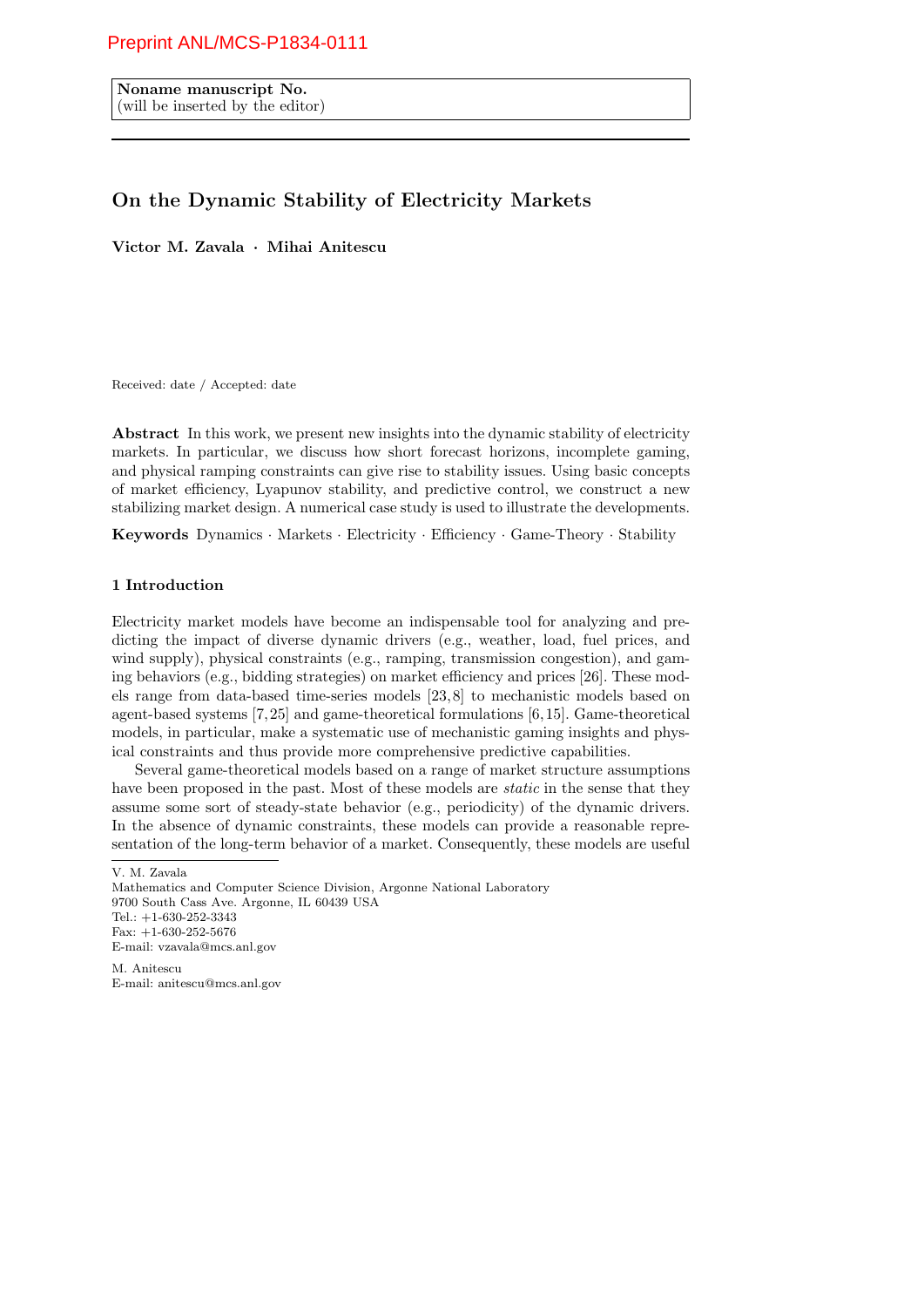in analyzing steady-state constraints such as transmission congestion in planning and market design exercises. Static models, however, cannot explain the coupled effect of dynamic constraints and non stationary behavior of dynamic drivers on future price stability, which is critical in day-ahead and real-time operations.

A widely used game-theoretical dynamic market model was originally proposed in [1, 2]. This model assumes that the players bid recursively in time in the direction that minimizes their marginal cost. Every bidding step can be interpreted as a steepestdescent step that converges to a steady-state equilibrium as time evolves. While this model is useful for analyzing market stability properties, it is based on mathematical rather than mechanistic assumptions and thus has limited applicability. Recently, a dynamic market model based on predictive control concepts was proposed in [14, 13]. Here, supply functions and receding horizon concepts are incorporated in the model, providing a more natural representation of actual bidding procedures. This model has been used to analyze the effect of dynamic disturbances such as wind on prices under high penetration levels. A limitation of this framework, however, is that the dynamic model of the players is still based on the marginal-cost descent assumption.

Dynamic market models based on mechanistic bidding and physical constraints considerations have also been proposed  $[9, 19, 17]$ . These models can be used to explain how fluctuations of fundamental variables such as prices can arise from physical dynamic constraints such as ramping. Ramp constraints depend on multiple physical factors such as generator controller performance [3, 4], thermal stresses, and wall capacitances [24]. These dynamic constraints affect market performance in a similar way as transmission congestion does [12].

The effect of dynamic constraints on market stability will become stronger in the presence of more volatile environments, such as those expected under high wind-power supply and smart-grid programs. Motivated by this situation, we revisit some of the issues affecting market stability. In particular, we establish a control-theoretical framework that uses concepts arising in electricity markets, dynamic games, and Lyapunov stability of predictive control. We derive a market-specific Lyapunov function that can be used to study the long-term stability of a given market. The Lyapunov function is constructed by using a summarizing state in terms of a basic definition of market efficiency. We demonstrate that the framework can be used to design, implement, and analyze market clearing procedures and gaming rules. In particular, we use the framework to explain how incomplete gaming solutions (as those used in practice), short foresight horizons, and limited ramping capacity can significantly affect market stability.

The paper is structured as follows. In Section 2 we present the market structure under consideration. In Section 3 we discuss implementation issues arising from incomplete gaming. In Section 4 we derive a framework to analyze market stability properties. In Section 5 we present a numerical case study. In Section 6 we provide concluding remarks and recommendations for future extensions.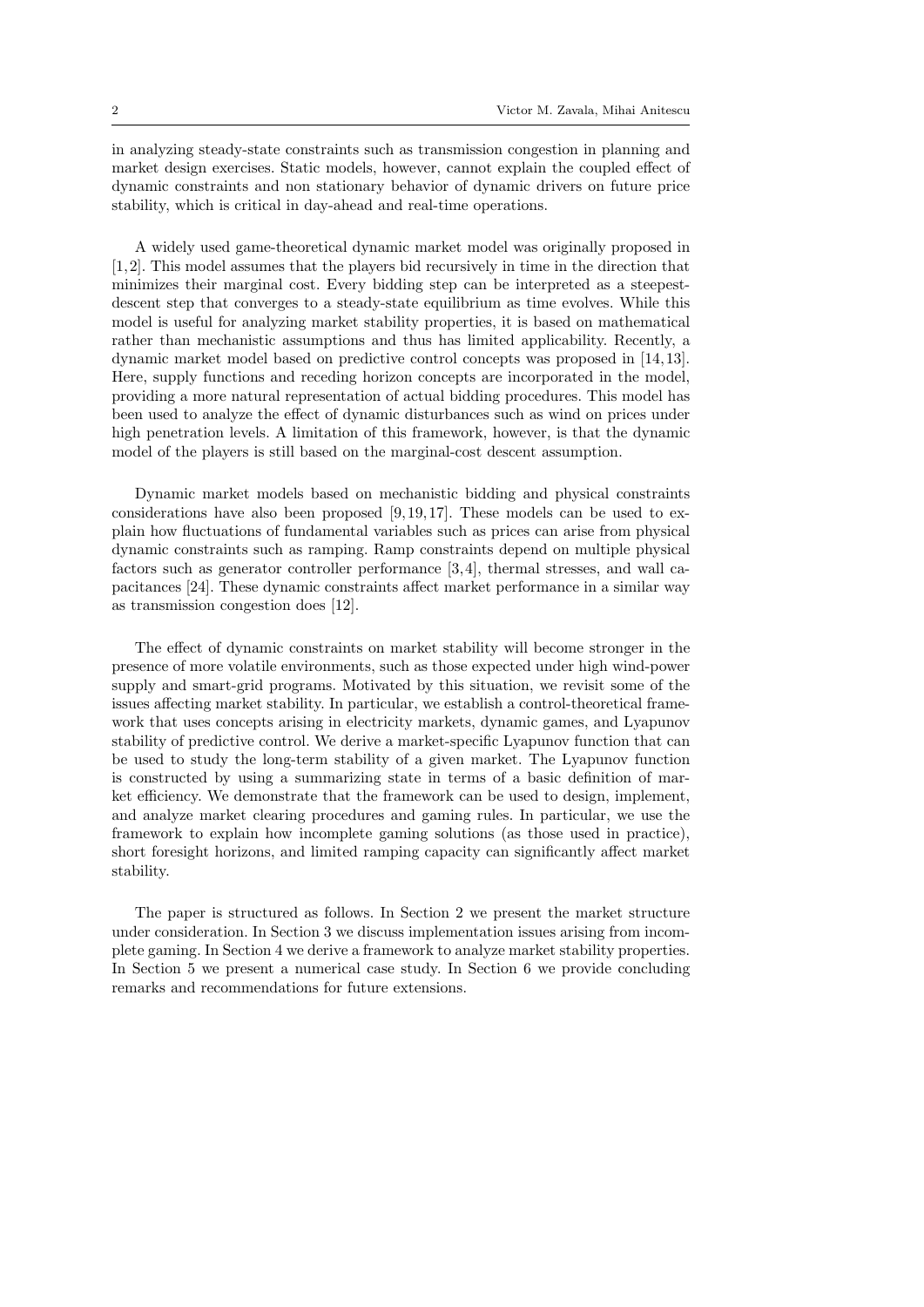### 2 Market Structure

We first define the market structure under consideration and discuss the underlying modeling assumptions.

#### 2.1 Suppliers

We consider a supply-function equilibrium market structure similar to those proposed in [16,17]. Here, the supplier decisions are the parameters  $a_t^i, b_t^i$  of the affine supply function:

$$
q_t^i(p_t, b_t^i, a_t^i) = b_t^i \cdot (p_t - a_t^i). \tag{1}
$$

Here,  $q_t^i$  is the production quantity of supplier  $i \in \mathcal{S} := \{1..S\}$  at time  $t; p_t \geq 0$  is the price at time t, and  $a_t^i, b_t^i$  are the bidding coefficients at time t for supplier i. We assume that the supply function is non decreasing in  $p_t$ . Consequently, we impose the requirement that  $b_t^i \geq 0$ . In our analysis, we will assume that the generation quantities  $q_t^i$  and  $p_t$  are always non-negative. Consequently, will restrict the intercept parameter  $a_t^i$  to be non-negative as well. The supply function can also be expressed in inverse form as

$$
p_t(q_t^i, b_t^i, a_t^i) = \frac{1}{b_t^i} q_t^i + a_t^i.
$$
 (2)

The consumer demands can also be represented as affine functions of the form

$$
d_t^j = n_t^j - \gamma_t^j p_t,\tag{3}
$$

where  $n_t^j$  is the nominal (inelastic) demand trajectory for consumer  $j \in \mathcal{C} := \{1..C\}$  at time t and  $\gamma_t^j$  is the elasticity for consumer j. The inverse form of the demand function is

$$
p_t(d_t^j, n_t^j, \gamma_t^j) = \frac{1}{\gamma_t^j} (n_t^j - d_t^j).
$$
 (4)

The supplier problem can be posed as follows. Starting at time  $k$ , given the price signals  $p_t$  over the future horizon  $\mathcal{T} = \{k..k + T\}$ , where T is the horizon length and  $\hat{q}_k^i, \hat{a}_k^i, \hat{b}_k^i$  are the current states at time k for the supplier, find the bidding parameters trajectories  $a_t^i, b_t^i, t \in \mathcal{T}$ , that maximize the future profit (revenue minus marginal cost). To do so, we assume that the suppliers  $i \in \mathcal{S}$  solve the following problem:

$$
\max_{a_t^i, b_t^i, q_t^i} \sum_{t \in \mathcal{T}} \phi_t^i := \sum_{t \in \mathcal{T}} \left( p_t \cdot q_t^i - c_t^i(q_t^i) \right) \tag{5a}
$$

$$
s.t. q_t^i = b_t^i \cdot (p_t - a_t^i), \ t \in \mathcal{T}
$$
\n
$$
(5b)
$$

$$
\underline{q}^i \le q^i_t \le \overline{q}^i, \ t \in \mathcal{T} \tag{5c}
$$

$$
a_t^i, b_t^i \ge 0, \ t \in \mathcal{T} \tag{5d}
$$

$$
q_k^i = \hat{q}_k^i, \, a_k^i = \hat{a}_k^i, \, b_k^i = \hat{b}_k^i,\tag{5e}
$$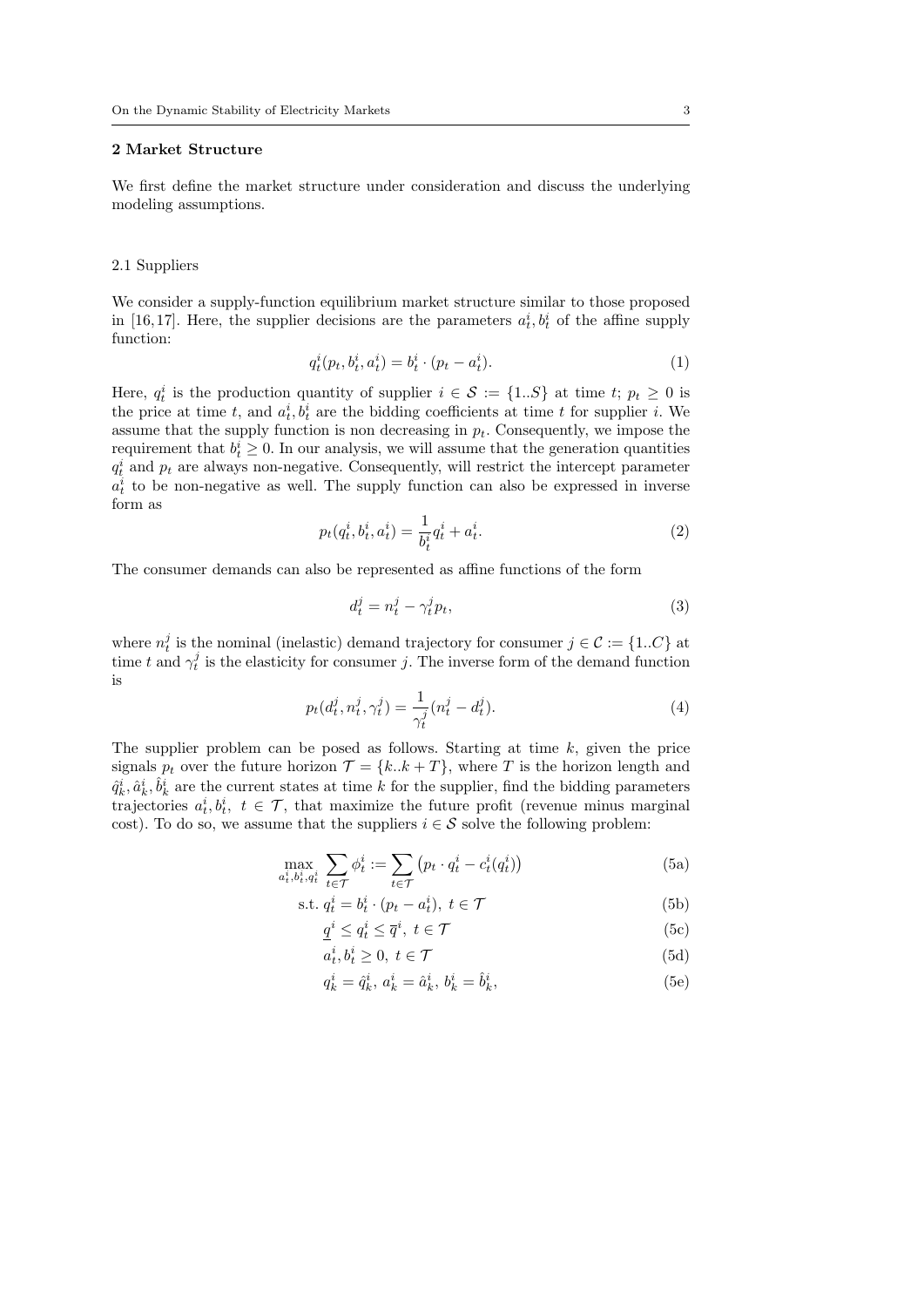where  $q^i, \overline{q}^i \geq 0$  are the lower and upper production limits, respectively. We emphasize that the quantities  $q_t^i$  in (5) act only as *dummy* variables. The accumulated future profit is denoted by  $\sum_{t \in \mathcal{T}} \phi_t^i$ . The marginal cost function is assumed to have the form

$$
c_t^i(q_t^i) = h_t^i \cdot q_t^i + \frac{1}{2} g_t^i \cdot (q_t^i)^2.
$$
 (6)

We make the common assumption that  $g_t^i > 0$  so the marginal cost is convex in  $q_t^i$  [21]. Consequently, we have that the supplier problem is convex in the space of  $q_t^i$  (e.g., the Cournot game case). However, we can observe that the problem is ill-posed in the space of  $a_t^i, b_t^i$ , since different combinations of these parameters can reach the same optimal quantities and profit. Since this introduces difficulties in analyzing the properties of the supplier problem, we will assume that the intercept parameters  $a_t^i$  are zero. This assumption will not affect the solution of the game as long as the price is assumed to be positive since there will always exist  $b_t^i \geq 0$  that can map a given price to any production quantity satisfying (5c).

We also note that the case where  $p_t = 0$  has a feasible solution only if  $b_t^i = q_t^i = 0$ is admissible (i.e., the minimum capacity must be  $q^{i} = 0$ ). This can be seen from the optimality condition (20c) in the Appendix. We summarize the problem properties in the following statement.

Property 1 If  $p_t \geq 0$ ,  $a_t^i = 0$ , and  $g_t^i \geq 0$ , problem (5) is convex. If  $p_t > 0$ , the problem has a feasible solution for any  $q^i, \overline{q}^i \geq 0$ . If  $p_t = 0$ , the problem admits a solution only if  $q^i_{\mu}$  $\frac{i}{t}=0.$ 

Since the quantities  $q_t^i$  in (5) act only as dummy variables, we can pose this problem entirely in terms of the prices  $p_t$  and the supply function parameters  $a_t^i, b_t^i$  by substituting (5b) into (5a) and (5c). In addition, we interpret the bidding parameters  $a_t^i, b_t^i$ as suppliers states. These modifications lead to the following equivalent formulation in state-space form:

$$
\max_{b_t^i, \Delta b_t^i} \sum_{t \in \mathcal{T}} \left( p_t \cdot b_t^i \cdot p_t - c_t^i \left( b_t^i \cdot p_t \right) \right) \tag{7a}
$$

s.t. 
$$
b_{t+1}^i = b_t^i + \Delta b_t^i, t \in \mathcal{T}^-
$$
 (7b)

$$
\underline{q}^i \le b_t^i \cdot p_t \le \overline{q}^i, \ t \in \mathcal{T} \tag{7c}
$$

$$
b_t^i \ge 0, \ t \in \mathcal{T} \tag{7d}
$$

$$
b_k^i = \hat{b}_k^i,\tag{7e}
$$

where  $\mathcal{T}^- := \mathcal{T} \setminus \{T\}$ . The bidding increments  $\Delta b_t^i$  are interpreted as the control actions of the supplier. Note that these are unconstrained, implying that the suppliers can adjust their bids infinitely fast. A direct consequence is that the feasible set of the problem is invariant to the initial states  $\hat{b}_k^i$ . In addition, the feasible set is invariant to the price signals  $p_t$  since it is always possible to find  $b_t^i \geq 0$  mapping any  $p_t$  to a feasible quantity  $q_t^i$ . Consequently, we denote the feasible set of this problem as  $\Omega^i$ .

To simplify our analysis, we assume that the demands are inelastic. This is equivalent to assuming that the consumers do not bid into the market and  $d_t^j = n_t^j$ . This assumption will not affect the generality of our framework. However, it is well known that, in practice, elasticity can have significant effects on market stability.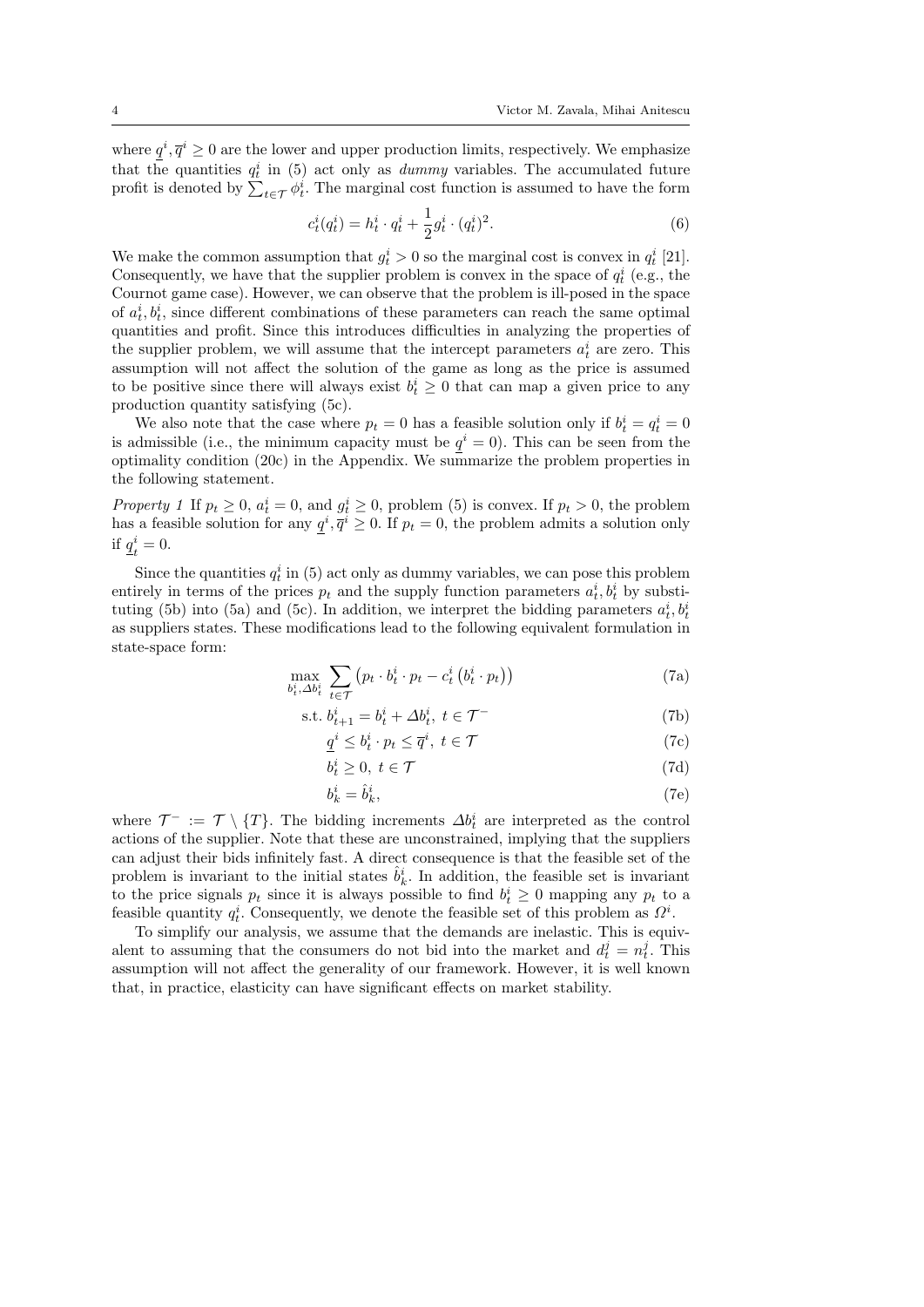#### 2.2 ISO Market Clearing

The independent system operator (ISO) receives the bidding states  $b_t^i$  and clears the market by determining the generation quantities (and implicitly the prices) that balance total supply and demand. The main objectives of the ISO are to maximize social welfare and efficiency and to ensure market stability. The interaction between the ISO and the suppliers results in a game in which each player tries to maximize its own performance matric. The interaction is sketched in Figure 1.



Fig. 1 Schematic representation of game between ISO and suppliers.

In this work, market stability will be interpreted as the ability to keep prices bounded from a given reference in the presence of dynamic fluctuations of demands and renewable supply and physical constraints. To do so, we propose to use the basic concept of market efficiency as a measure of stability. To define efficiency, we first define an ideal unconstrained market clearing problem. This problem can be stated as follows. Given supply function states  $b_t^i$ , solve [6]:

$$
\min_{q_t^i} \quad \sum_{t \in \mathcal{T}} \bar{\varphi}_t := \sum_{t \in \mathcal{T}} \sum_{i \in \mathcal{S}} \int_0^{q_t^i} p_t(q, b_t^i) dq \tag{8a}
$$

s.t.

$$
\sum_{i \in \mathcal{S}} q_t^i \ge \sum_{j \in \mathcal{C}} d_j^t, \ t \in \mathcal{T} \tag{8b}
$$

$$
\underline{q}^i \le q_t^i \le \overline{q}^i, \ i \in \mathcal{S}, t \in \mathcal{T},\tag{8c}
$$

where

$$
\int_0^{q_t^i} p_t(q, b_t^i) dq = \frac{1}{2 b_t^i} (q_t^i)^2.
$$
\n(9)

The objective function is the *negative social welfare*, denoted as  $\sum_{t \in \mathcal{T}} \bar{\varphi}_t$ . Since we have assumed that the consumers do not bid into the market, this reduces to the aggregated income of the suppliers. We have that  $\bar{\varphi}_t \geq 0$  since  $q_t^i, b_t^i \geq 0$ . The multipliers for the constraint (8b) are the prices  $\bar{p}_t \geq 0$ . Note that the feasible set of this problem is not affected by the bidding parameters, since they enter only in the objective function. In addition, in this unconstrained formulation, we assume that the generators can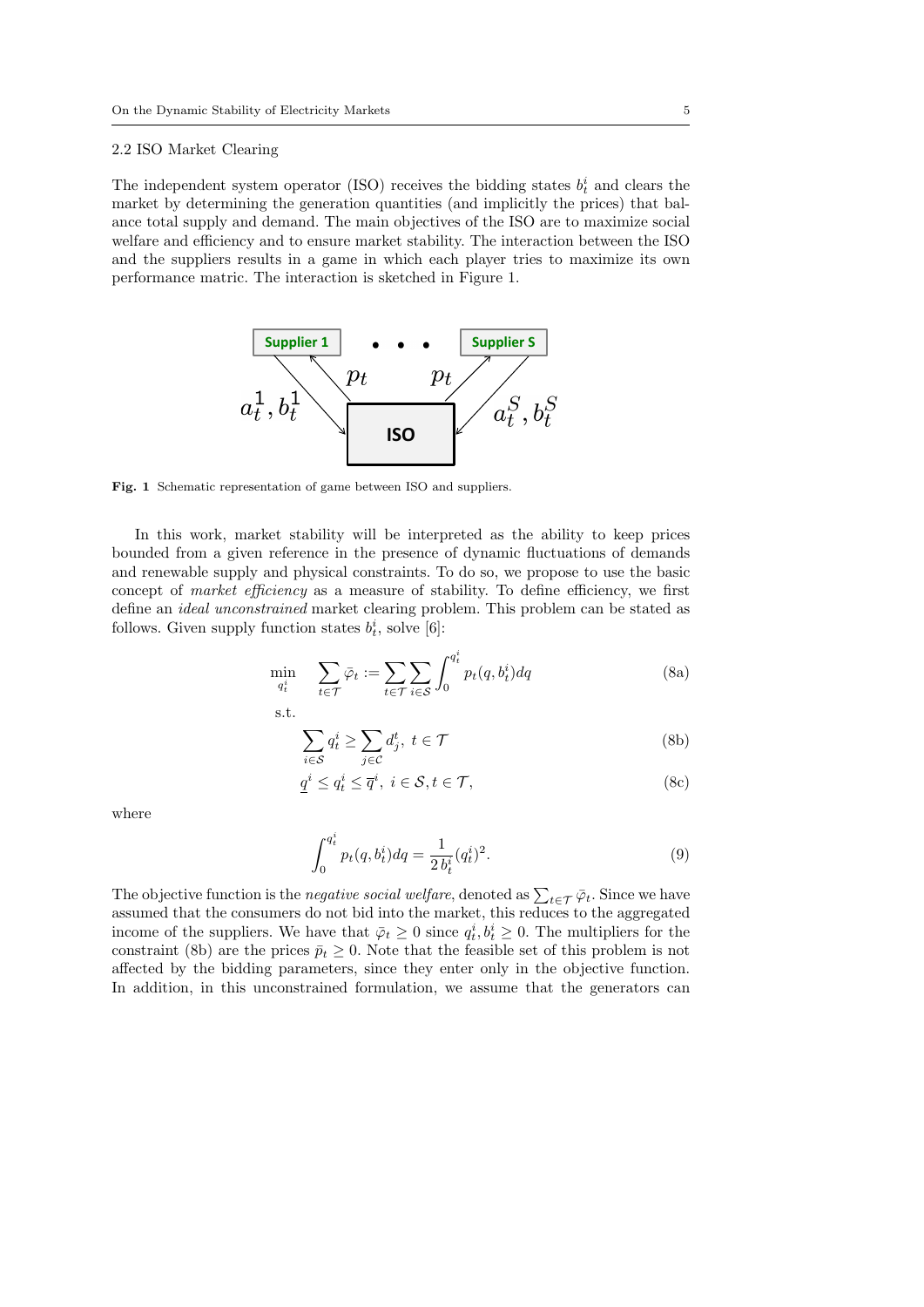move infinitely fast between production levels (no ramp constraints). This assumption decouples the problem in time. Hence, the feasible set of this problem is invariant to the current state of the generators  $\hat{q}_k^i$ .

The unconstrained market clearing problem is convex for fixed  $b_t^i \geq 0$ . The case where  $b_t^i = 0$  only has a feasible solution if  $q_t^i = 0$  is admissible (i.e.,  $\underline{q}^i = 0$ ). This can be seen from the optimality condition (24b) in the Appendix. In this case, it is possible to eliminate  $q_t^i$  from the formulation by fixing its value to zero. The problem always has a feasible solution as long as the demand is reachable. This can be achieved if the demand satisfies  $\sum_{i\in\mathcal{S}} \underline{q}^i \leq \sum_{j\in\mathcal{C}} d_j^t \leq \sum_{i\in\mathcal{S}} \overline{q}^i$ ,  $t \in \mathcal{T}$ . We summarize these properties in the following.

Property 2 If  $b_t^i$ Property 2 If  $b_t^i \ge 0$ , problem (8) is convex. The problem has a feasible solution if  $\sum_{i \in S} \underline{q}^i \le \sum_{j \in C} d_j^t \le \sum_{i \in S} \overline{q}^i$  holds. If  $b_t^i > 0$ , feasibility holds for any  $\underline{q}_t^i, \overline{q}_t^i \ge 0$ . If  $\overline{q}_t^i, \overline{q}_t^i \geq 0$ . If  $b_t^i = 0$ , the problem admits a solution only if  $q_t^i$  $\frac{i}{t}=0.$ 

For our analysis, we note that having infinitely fast dynamics in the generators is equivalent to assume that their ramp capacities are equal to the distance between the maximum and minimum generation capacities  $\bar{q}^i$  and  $q^i$ , respectively. Thus, we can pose (8) in the following equivalent state-space form:

$$
\min_{q_t^i, \Delta q_t^i} \quad \sum_{t \in \mathcal{T}} \bar{\varphi}_t := \sum_{t \in \mathcal{T}} \sum_{i \in \mathcal{S}} \int_0^{q_t^i} p_t(q, b_t^i) dq \tag{10a}
$$
\n
$$
\text{s.t.}
$$

$$
q_{t+1}^i = q_t^i + \Delta q_t^i, \ i \in \mathcal{S}, \ t \in \mathcal{T}
$$
\n<sup>(10b)</sup>

$$
\sum_{i \in \mathcal{S}} q_t^i \ge \sum_{j \in \mathcal{C}} d_j^t, \ t \in \mathcal{T} \tag{10c}
$$

$$
- (\overline{q}^i - \underline{q}^i) \le \Delta q_t^i \le (\overline{q}^i - \underline{q}^i), \ i \in \mathcal{S}, t \in \mathcal{T}^-
$$
\n(10d)

$$
\underline{q}^i \le q_t^i \le \overline{q}^i, \ i \in \mathcal{S}, t \in \mathcal{T} \tag{10e}
$$

$$
q_k^i = \hat{q}_k^i, \ i \in \mathcal{S}.\tag{10f}
$$

The variables  $\Delta q_t^i$  are the generation ramp increments that are bounded by  $\pm(\overline{q}^i-\underline{q}^i)$ , the maximum generation ramp that is physically possible. We will see in the following proposition that it is possible to drop the dynamic constraints (10b). Hence, the feasible set invariant to the initial states of the suppliers  $\hat{q}_k^i$ . Accordingly, the feasible set of this problem will be denoted as  $\Omega_{UNC}^{ISO}(\hat{q}_k^i)$  or  $\Omega_{UNC}^{ISO}$ .

### Proposition 1 Problems  $(8)$  and  $(10)$  are equivalent.

**Proof:** The unconstrained problem (8) generates optimal trajectories  $\{q_t^i\}$ ,  $i \in \mathcal{S}$ . Since  $\underline{q}^i \le q^i_t \le \overline{q}^i$ ,  $t \in \mathcal{T}$ , we have  $-(\overline{q}^i - \underline{q}^i) \le q^i_{t+1} - q^i_t \le (\overline{q}^i - \underline{q}^i)$ ,  $t \in \mathcal{T}^-$ . Moreover, this trajectory is invariant to the initial states  $\hat{q}_k^i$  since  $\underline{q}^i \leq \hat{q}_k^i \leq \overline{q}^i$ . For problem (10), since the ramp increments  $\Delta q_t^i$  are bounded by  $\pm(\overline{q}^i - \underline{q}^i)$ , the optimal trajectories of (8) can be reached from any initial condition  $\hat{q}_i^k$ . This is equivalent to removing the variables  $\Delta q_t^i$ , dynamic constraints (10b), and initial conditions (10f).  $\Box$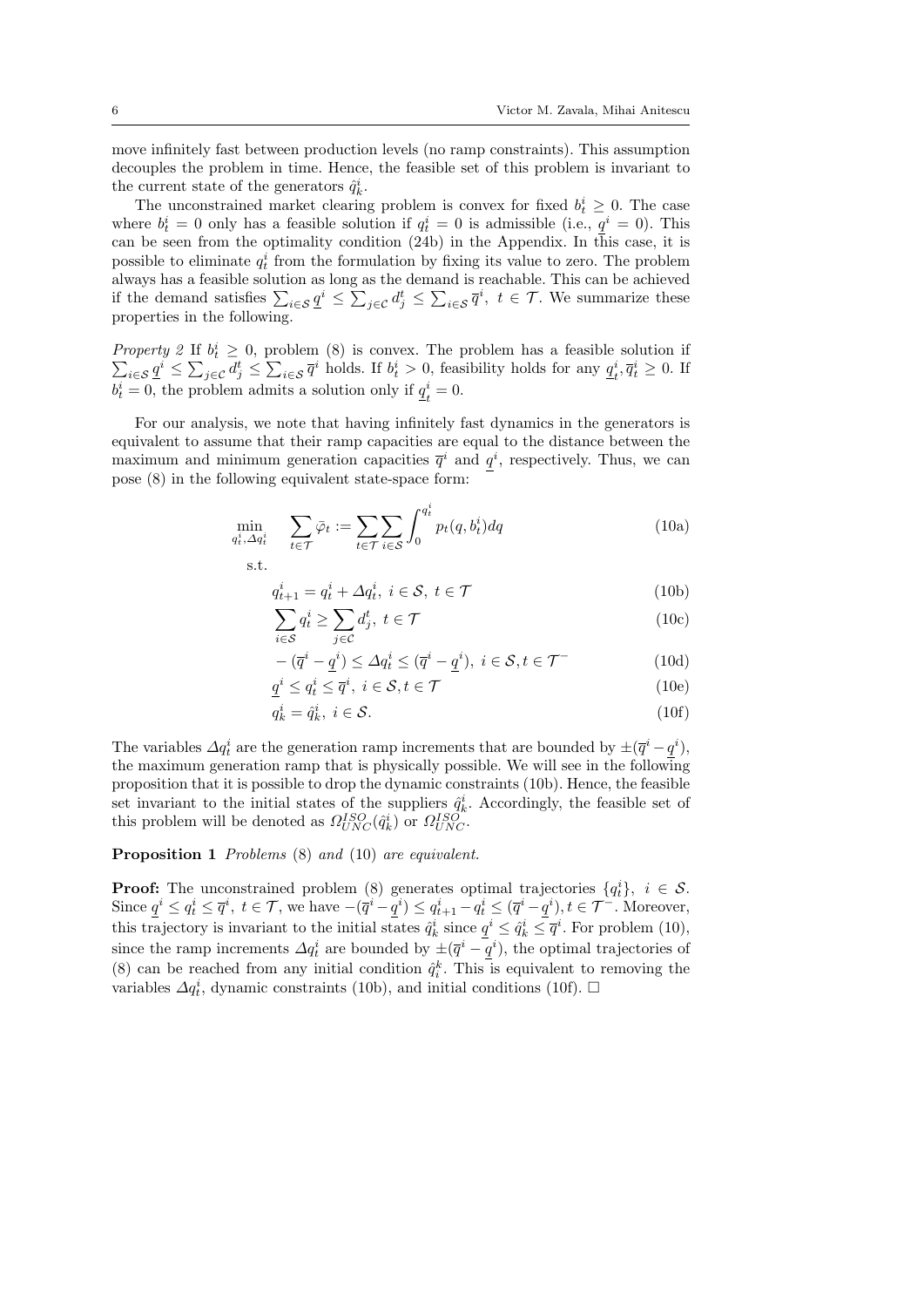The solution of the unconstrained market clearing problem represents the ideal performance for the market (in the absence of ramping constraints). We now consider the constrained market clearing problem:

$$
\min_{q_t^i, \Delta q_t^i} \sum_{t \in \mathcal{T}} \varphi_t := \sum_{t \in \mathcal{T}} \sum_{i \in \mathcal{S}} \int_0^{q_t^i} p_t(q, b_t^i) dq \tag{11a}
$$

s.t. 
$$
q_{t+1}^i = q_t^i + \Delta q_t^i, \ i \in \mathcal{S}, t \in \mathcal{T}^-
$$
 (11b)

$$
\sum_{i \in \mathcal{S}} q_t^i \ge \sum_{j \in \mathcal{C}} d_j^t, \ t \in \mathcal{T} \tag{11c}
$$

$$
-\underline{r}^i \le \Delta q_t^i \le \overline{r}^i, \ i \in \mathcal{S}, t \in \mathcal{T}^-
$$
\n(11d)

$$
\underline{q}^i \le q_t^i \le \overline{q}^i, \ i \in \mathcal{S}, t \in \mathcal{T} \tag{11e}
$$

$$
q_k^i = \hat{q}_k^i, \ i \in \mathcal{S}.\tag{11f}
$$

The multipliers for the constraint (11c) are the prices  $p_t \geq 0$ . In this formulation, the ramps are bounded by  $r^i, \bar{r}^i \leq (\bar{q}^i - q^i)$ , respectively. This constrains the dynamic response of the generators. As before, we note that the bidding parameters  $b_t^i$  enter only the cost function and thus do not affect the feasible set. In this case, however, the dynamic constraints introduce time coupling because the ramp constraints might become active. Consequently, the feasible set does depend on the initial conditions  $\hat{q}_k^i$ . Accordingly, the feasible set of this problem will be denoted as  $\Omega^{ISO}(\hat{q}_k^i)$ .

The constrained social welfare is denoted as  $\sum_{t \in \mathcal{T}} \varphi_t$  with  $\varphi_t \geq 0$  since  $b_t^i, q_t^i \geq 0$ . It is easy to prove that  $\sum_{t \in \mathcal{T}} \varphi_t \geq \sum_{t \in \mathcal{T}} \bar{\varphi}_t$  since  $\Omega^{ISO}(\hat{q}_k^i) \subseteq \Omega^{ISO}_{UNC}(\hat{q}_k^i)$ . In other words, the performance of the constrained clearing problem is bounded by that of the unconstrained counterpart. It is not obvious, however, that  $\varphi_t \geq \overline{\varphi}_t$  holds point wise since the constrained problem (11) exhibits time coupling. We prove this in a different way in the following proposition.

**Proposition 2** For fixed  $b_t^i \geq 0$ , the point social welfare  $\varphi_t$  evaluated at a solution of problem (11) and  $\bar{\varphi}_t$  evaluated at a solution of (8) satisfy  $\varphi_t \geq \bar{\varphi}_t$ ,  $t \in \mathcal{T}$ .

**Proof:** At  $t = k$  we have that  $\varphi_k = \bar{\varphi}_k$  since the initial conditions  $\hat{q}_k^i$  are fixed. The unconstrained cost  $\bar{\varphi}_{k+1}$  is invariant to the state of the current time step since there are no ramp constraints. Consequently, there does not exist a feasible combination of increments  $\Delta q_k^i$  that can reach a feasible state  $q_{k+1}^i$  satisfying  $\varphi_{k+1} < \bar{\varphi}_{k+1}$ . Using induction over  $t = k, ..., k + T$ , we have that  $\varphi_t \geq \overline{\varphi}_t$  point wise with equality if and only if the ramp constraints are non-binding.  $\square$ 

We now formally define the *point market efficiency*  $\eta_t$  as

$$
\eta_t := \frac{\bar{\varphi}_t}{\varphi_t} = 1 - \frac{\varphi_t - \bar{\varphi}_t}{\varphi_t}, \quad t \in \mathcal{T}.
$$
\n(12)

By definition and from Proposition 2, we have that  $\eta_t \in [0,1]$ . The case where  $\eta_t = 1$  is achieved if and only if  $\varphi_t = \bar{\varphi}_t$ . This implies that the prices are close to those of the unconstrained market clearing problem, which represents the ideal market performance. The case where  $\eta_t = 0$  occurs if and only if the constrained social welfare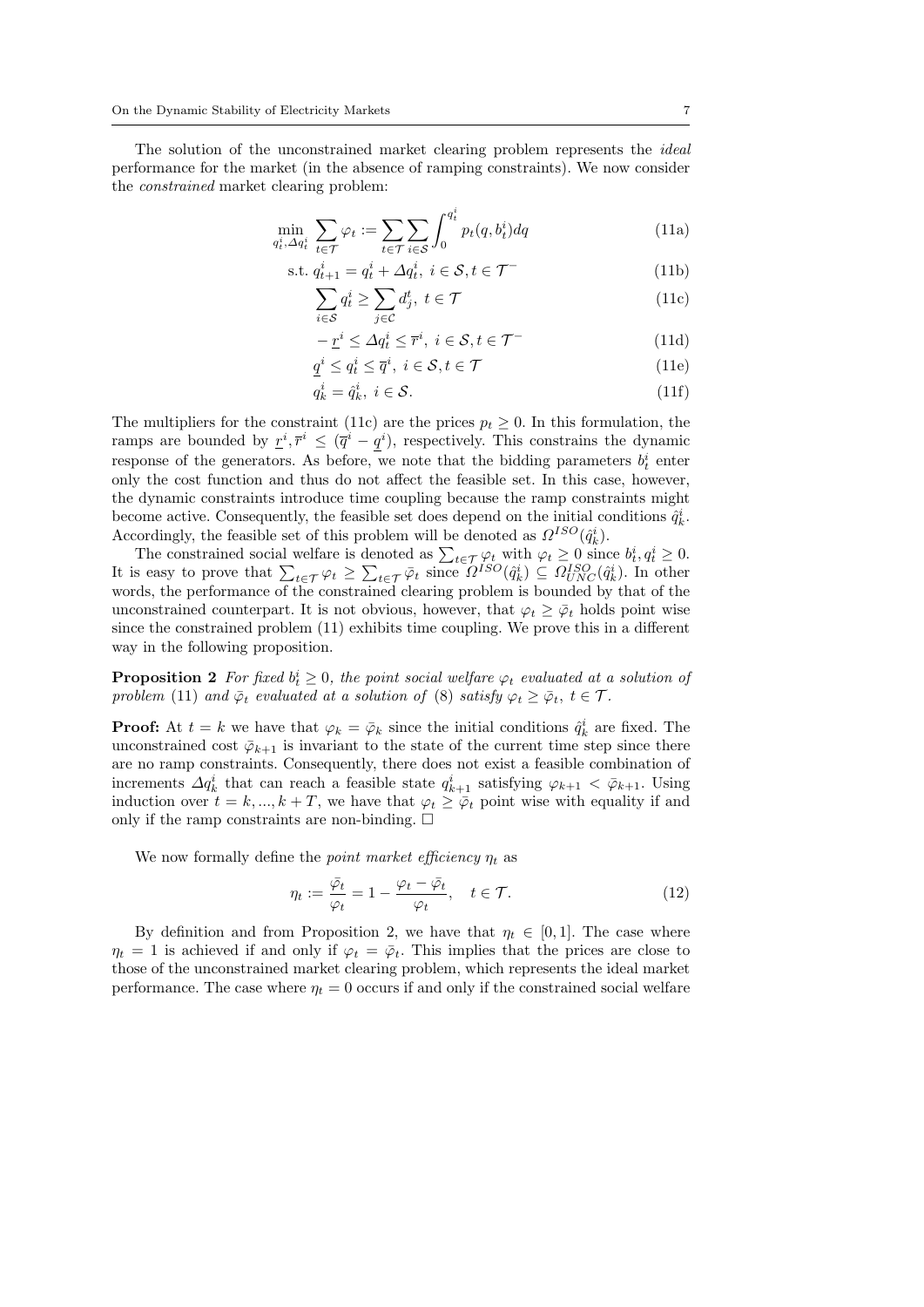diverges to infinity. This case occurs when the future demands cannot be met given the current states the generators and the ramping constraints. This implies that the prices  $p_t$  diverge (i.e., a small change in demand leads to large changes in price). In the following section, we show that the distance in performance between the constrained and unconstrained games can be bounded by the magnitude of the ramp limits.

#### 2.3 Stability of the Game Variational Inequality

Using the equivalence between  $(10)$  and  $(8)$ , we have that the only difference between problems (10) and (11) are the ramp lower and upper bounds. Consequently, problem (11) results from parameter embedding of (10) with perturbations  $\overline{r}^i - (\overline{q}^i - q^i)$  and  $\underline{r}^i - (\overline{q}^i - q^i), i \in \mathcal{S}$ . Using this observation we can analyze stability for the solution of the unconstrained game under perturbations of the ramp limits and thus relate its solution to that of the constrained game.

To establish stability of the unconstrained game, we need to ensure that the mapping matrix of the variational inequality resulting from coupling the optimality conditions of problems (10) and (8) is nonsingular. The optimality conditions of these problems are given in the Appendix.

Lemma 1 Consider the following block matrix (where the diagonal blocks are square).

$$
L = \begin{bmatrix} G & 0 & 0 & A & 0 \\ I & P & 0 & BH & 0 \\ 0 & -B^{-2} & B^{-1} & M^{T} & N^{T} \\ 0 & 0 & M & 0 & 0 \\ 0 & 0 & N & 0 & 0 \end{bmatrix}
$$

We make the following assumptions:

- $[A1]$  The matrix G is invertible.
- [A2 ] The matrices P, B are diagonal and positive, with entries equal to the prices  $p_t$ and bidding parameters  $b_i^t$ , respectively.
- [A3 ] The blocks  $G, P, B$  have the same dimensions.
- [A4 ] The matrix  $[M^T N^T]$  has full column rank.
- [A5 ] The diagonal entries of B are bounded below.

Then, there exist positive values  $q_*, p_*,$  independent of G such that, if  $p_t \cdot b_t^i > q_*$ and  $p_t > p_*$ , then the matrix L is nonsingular.

**Proof:** Since from assumptions  $[A1], [A2]$  we have that  $G, P$  are invertible, we immediately have the following algebraic relationship

$$
\begin{bmatrix} G & 0 \\ I & P \end{bmatrix}^{-1} = \begin{bmatrix} G^{-1} & 0 \\ -P^{-1}G^{-1} & P^{-1} \end{bmatrix}
$$

We construct the Schur complement of the upper  $2 \times 2$  block of blocks, which we denote by S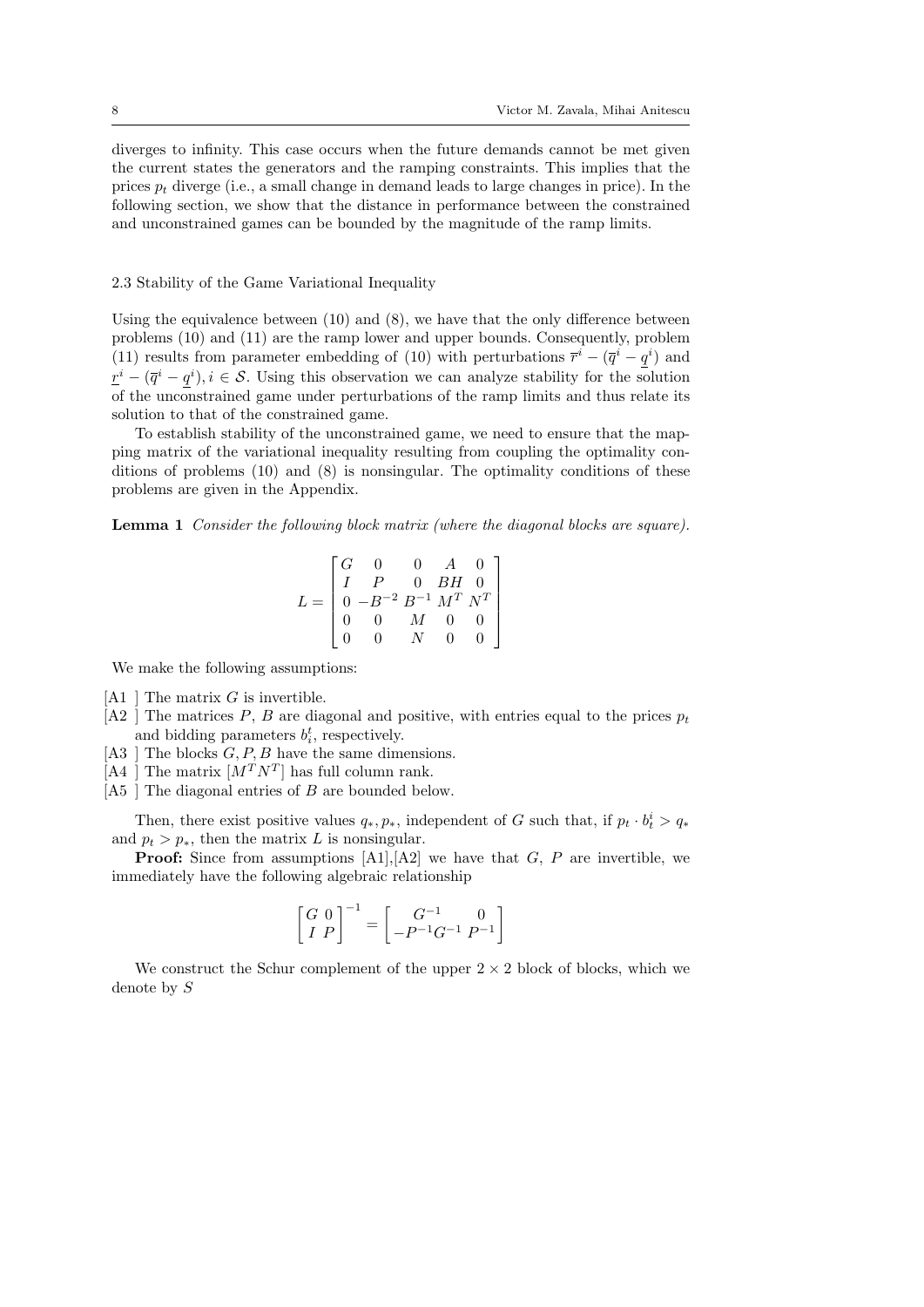$$
S = \begin{bmatrix} B^{-1} M^T N^T \\ M & 0 & 0 \\ N & 0 & 0 \end{bmatrix} - \begin{bmatrix} 0 & -B^{-2} \\ 0 & 0 \\ 0 & 0 \end{bmatrix} \begin{bmatrix} G^{-1} & 0 \\ -P^{-1}G^{-1} P^{-1} \end{bmatrix} \begin{bmatrix} 0 & A & 0 \\ 0 & BH & 0 \end{bmatrix}
$$
  
= 
$$
\begin{bmatrix} B^{-1} M^T N^T \\ M & 0 & 0 \\ N & 0 & 0 \end{bmatrix} - \begin{bmatrix} 0 & B^{-2}P^{-1}G^{-1}A - B^{-1}P^{-1}H \\ 0 & 0 & 0 \\ 0 & 0 & 0 \end{bmatrix}
$$
  
= 
$$
\begin{bmatrix} B^{-1} \begin{bmatrix} M^T - B^{-2}P^{-1}G^{-1}A + B^{-1}P^{-1}H \end{bmatrix} N^T \\ M & 0 & 0 \\ 0 & 0 & 0 \end{bmatrix}
$$

From the properties of Schur complements (and of determinants) it follows that L is invertible if and only if  $S$  is invertible. Using the Schur complement argument again, we obtain that since B (Assumption  $[A2]$ ) is invertible, then S is invertible if and only if the Schur complement

$$
T=\left[{M\atop N}\right]B\left[{M\atop N}\right]^T+\left[{M\atop N}\right]\left[\left[-B^{-1}P^{-1}G^{-1}A+P^{-1}H\right]0\right]
$$

is invertible. But from [A4], [A5] it follows that the first matrix in the sum has eigenvalues bounded below away from 0. Since the matrices  $M, N, G^{-1}, A, H$  are fixed it follows that if  $P^{-1}B^{-1}$  and  $P^{-1}$  are sufficiently small, then the matrix T is positive definite (even if not symmetric) and thus invertible. The conclusion follows.  $\Box$ .

We now analyze the stability of the solution of the game created by the coupled solution of  $(5)$  and  $(11)$ .

**Theorem 1** Let J be the reduced Jacobian of the game  $(5)$  and  $(11)$  (the Jacobian of the coupled KKT conditions of the game, with the variables that reached their bounds eliminated). Then, if at a solution of the game each of the optimization problems satisfies LICQ and the prices  $p_t$ ,  $t \in \mathcal{T}$  and the production  $q_t^i$ ,  $t \in \mathcal{T}$ ,  $i \in \mathcal{S}$  values are large enough, then J is invertible.

**Proof:** We write the supplier optimization problem  $(5)$  in a slightly different way by extracting the bidding trajectory parameters  $b_t^i$  outside the problem (we are considering only the case with  $a_t^i = 0$ ) and solving (5) in terms of  $q_t^i$ . Subsequently,  $b_t^i$  is obtained by solving for it from the supply function equation (5b). To make the intended application of Lemma 1 more clearly justified, we rewrite (5b) as  $q = B * (I_S \otimes I_T) p$ . Here q are the overall production levels,  $B$  is a matrix whose diagonal are the bidding parameters, and p is the vector of prices. Here  $\otimes$  is the Kronecker product.

Then  $b_t^i$  is used as a parameter in the optimization problem of the ISO (11). In the latter optimization problem, we eliminate  $\Delta q_t^i$  using (11b).

It then follows that the active Jacobian of the game that couples (5), (5b), and (11) has precisely the structure of the matrix from Lemma 1. The variables (corresponding to the columns of that matrix) are, in order,  $q_t^i$ ,  $\lambda$  (production levels and Lagrange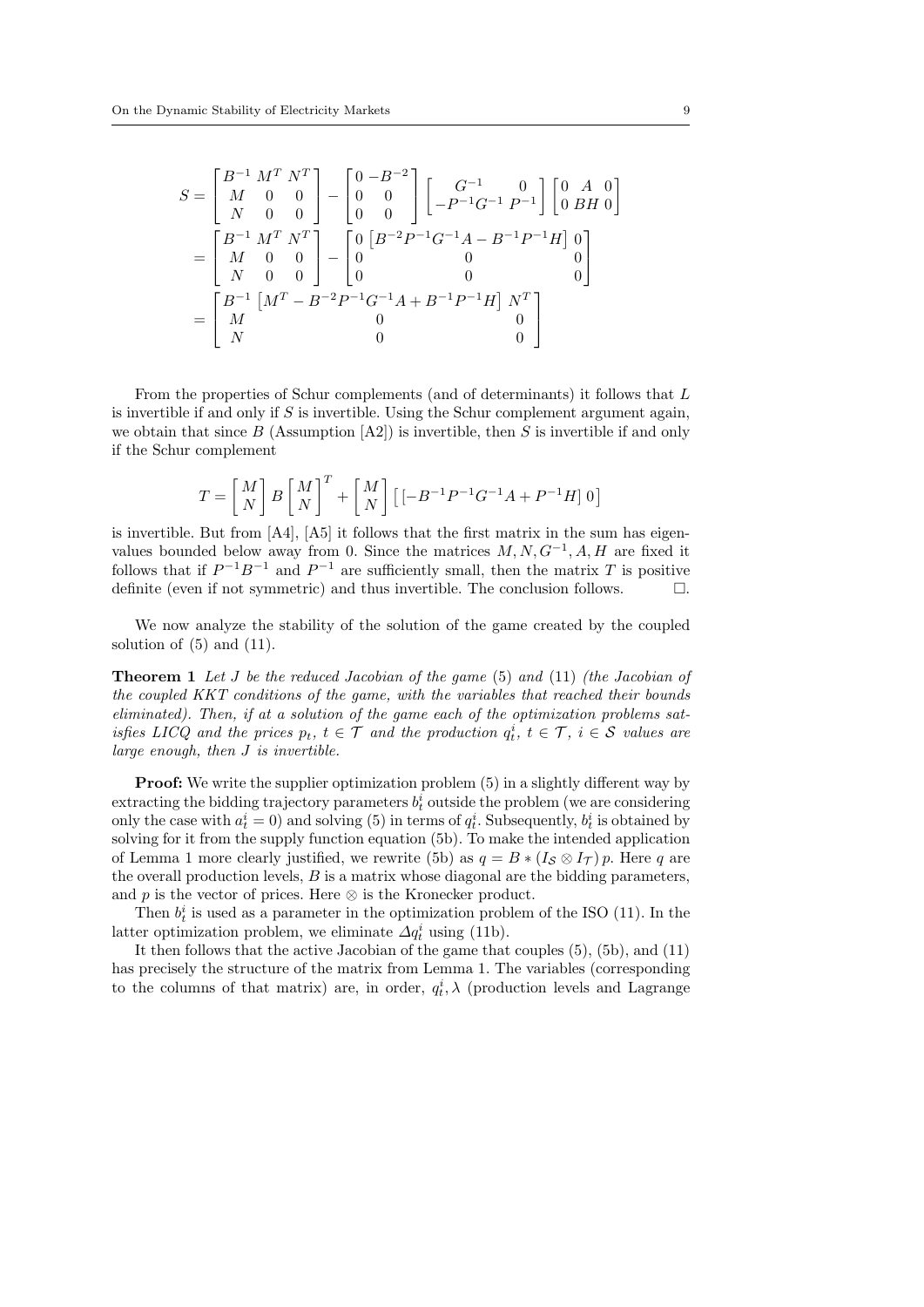multipliers of the supplier problem),  $b_t^i$ ,  $q_t^i$  (production levels of the ISO problem), the prices  $p_t$ , and the Lagrange multipliers of the ISO problem.

The first row corresponds to the gradient of the KKT conditions of (5). The matrix G is the KKT matrix of that problem reduced on the active set, and the matrix A appears from the gradient of the KKT conditions with respect to the price (which is the only exogenous variable that impacts the supplier optimization problem). The second row corresponds to the Jacobian of the equation (5b). Here we define  $P = (I_{\mathcal{S}} \otimes I_{\mathcal{T}}) p$ . We also define H to be the matrix that satisfies  $B(I_{\mathcal{S}} \otimes I_{\mathcal{T}}) p = B H p$  (such a matrix must exist since the form on the left is bilinear in b and p). We note that (5b) can then also be written as  $q = BH \cdot p$ .

The last three rows correspond to the KKT conditions of the ISO game where the fourth row corresponds to the demand satisfaction constraint and the last row to all other constraints. Moreover, they are coupled with the other optimization problem only through the parameters B that account for the  $B^{-2}$  block in the (3,2) position.

We note that assumptions of Lemma 1 are satisfied. Indeed [A1] follows from the assumption that LICQ holds for (5) and the fact that its objective function is strongly convex in q. Assumptions [A2],[A3] follow by construction. Assumption [A4] follows from the fact that (11) satisfies LICQ.

We then obtain from Lemma 1 that the reduced Jacobian matrix is invertible as long as  $p_t \cdot b_t^i$  and  $p_t$  are sufficiently large. From (5b) the first is equivalent with  $q_t^i$ being sufficiently large, which proves the claim.  $\Box$ 

We note that our stability condition is necessary but not sufficient for the stability of the solution of the resulting variational inequality [11], at least not in the general case. The typical result for stability involves a P property, which we do not prove here. On the other hand, such a result is sufficient in the case where strict complementarity holds.

In any case, the result gives us an interesting insight, which is that among the cases for which we can guarantee stability are the cases where the prices and production levels are sufficiently high. This seems a reasonable conclusion from a modeling perspective. Assuming stability of the solution of the underlying variational inequality given by the game, we can establish the following result that bounds the distance between the solution of the unconstrained and constrained games

**Theorem 2** Assume that a solution of the unconstrained game  $\bar{\varphi}_t$ ,  $\bar{p}_t$ ,  $\bar{\eta} = 1, t \in \mathcal{T}$ given by (7) and (10) is locally stable. Then, there exist Lipschitz constants  $L_{\varphi}, L_p, L_{\eta} \geq$ 0 such that the solution of the constrained game  $\varphi_t, p_t, \eta_t, t \in \mathcal{T}$  given by (7) and (11) satisfies,

$$
|\varphi_t - \bar{\varphi}_t| \le L_{\varphi} \sum_{i \in \mathcal{S}} \left( |\bar{r}^i - (\bar{q}^i - \underline{q}^i)| + |\underline{r}^i - (\bar{q}^i - \underline{q}^i)| \right)
$$
  

$$
|p_t - \bar{p}_t| \le L_p \sum_{i \in \mathcal{S}} \left( |\bar{r}^i - (\bar{q}^i - \underline{q}^i)| + |\underline{r}^i - (\bar{q}^i - \underline{q}^i)| \right)
$$
  

$$
|\eta_t - 1| \le L_{\eta} L_{\varphi} \sum_{i \in \mathcal{S}} \left( |\bar{r}^i - (\bar{q}^i - \underline{q}^i)| + |\underline{r}^i - (\bar{q}^i - \underline{q}^i)| \right).
$$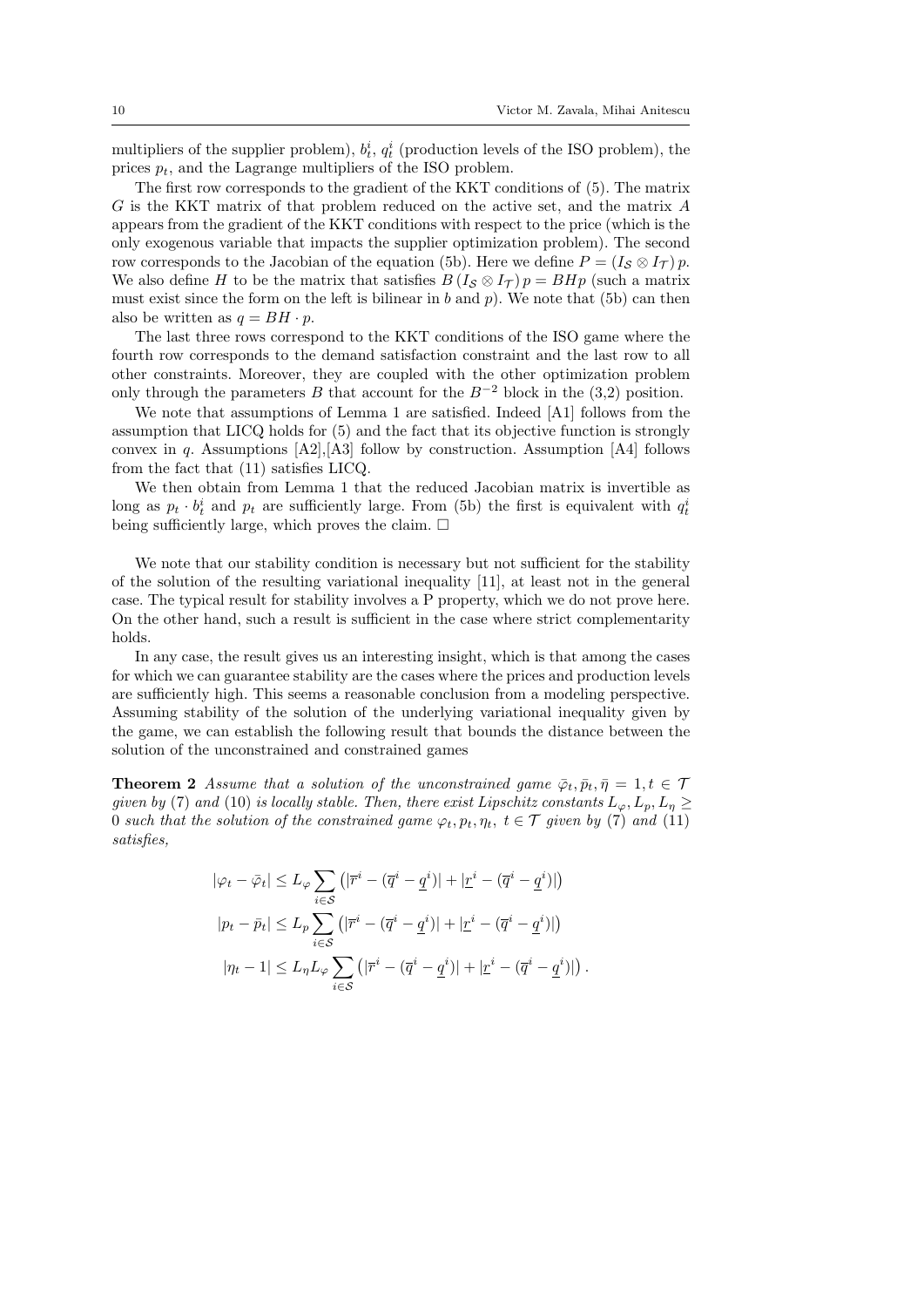Proof: The result is immediate from stability of the solution of the unconstrained game [11], from the fact that the constrained game is a parametric embedding of the unconstrained counterpart, and from the definition of efficiency (12).  $\Box$ 

We note that the Lipschitz constants depend on the initial conditions of the generators, on the demand, and on the horizon length. In particular, if the demand and the initial conditions are such that the ramp constraints are not active, the Lipschitz constants will be zero.

In this analysis, we have not considered network constraints in order to simplify the presentation. However, the definition of efficiency can account for any other physical constraints limiting performance with respect to the unconstrained clearing problem (8).

Based on the definition of efficiency, maximizing efficiency is equivalent to minimizing the social welfare. While this is an obvious result from a modeling point of view, we will see that adding the efficiency definition in the market clearing problem  $(11)$  is advantageous from a market stability point of view.

#### 3 Implementation Issues

To represent the game given by (7) and (11) in abstract form, we define the market states  $x_t$  as the set of quantities  $q_t^i$  and prices  $p_t$  and define the aggregated vector from time k to  $k+T$  as  $\mathbf{x}_k^{k+T} := \{x_k, ..., x_{k+T}\}\$  with initial conditions  $\hat{\mathbf{x}}_k$ . The controls  $u_t$  are defined as the set of ramps for all suppliers  $\Delta q_t^i$ ,  $i \in \mathcal{S}$  with  $\mathbf{u}_k^{k+T-1} = \{u_k, ..., u_{k+T-1}\}.$ The bidding increments  $\Delta b_t^i$  are interpreted as the supplier controls and are denoted as  $w_t^i$ , and we define  $w_t := \{w_t^1, ..., w_t^S\}$ . We define the supplier vectors  $\mathbf{w}_k^{k+T-1,i}$ ,  $i \in \mathcal{S}$ and the total vector  $\mathbf{w}_k^{k+T-1}$ . The bidding states  $b_t^i$  are interpreted as the supplier states  $z_t$  with aggregated vector  $\mathbf{z}_k^{k+T}$  and initial conditions  $\hat{\mathbf{z}}_k$ . We include the problem data over the horizon (in this case given by the demands) in the aggregated vector  $\mathbf{m}_k^{k+T}$ .

We can eliminate the states  $x_t$ ,  $z_t$  by forward elimination. With this, we can express the supplier and market clearing problem entirely in terms of the controls and initial state conditions. We thus have the supplier problem,

$$
\min_{\mathbf{w}_k^{k+T-1,i}} \sum_{t \in \mathcal{T}} \phi_t^i(w_t^i, u_t) \tag{13a}
$$

$$
\text{s.t. } \mathbf{w}_k^{k+T-1,i} \in \Omega^i,\tag{13b}
$$

for  $i \in \mathcal{S}$  and the constrained market clearing problem,

$$
\min_{\mathbf{u}_k^{k+T-1}} \sum_{t \in \mathcal{T}} \varphi_t(u_t, w_t) \tag{14a}
$$

$$
\text{s.t. } \mathbf{u}_k^{k+T-1} \in \Omega^{ISO}(\hat{\mathbf{x}}_k). \tag{14b}
$$

Since the decisions of the players do not affect each others feasible sets, the resulting game is a pure Nash equilibrium problem [10].

For implementation, the game given by (13) and (14) can be solved over a receding horizon. One way of doing so is as follows. At time k we use the forecast data  $\mathbf{m}_k^{k+1}$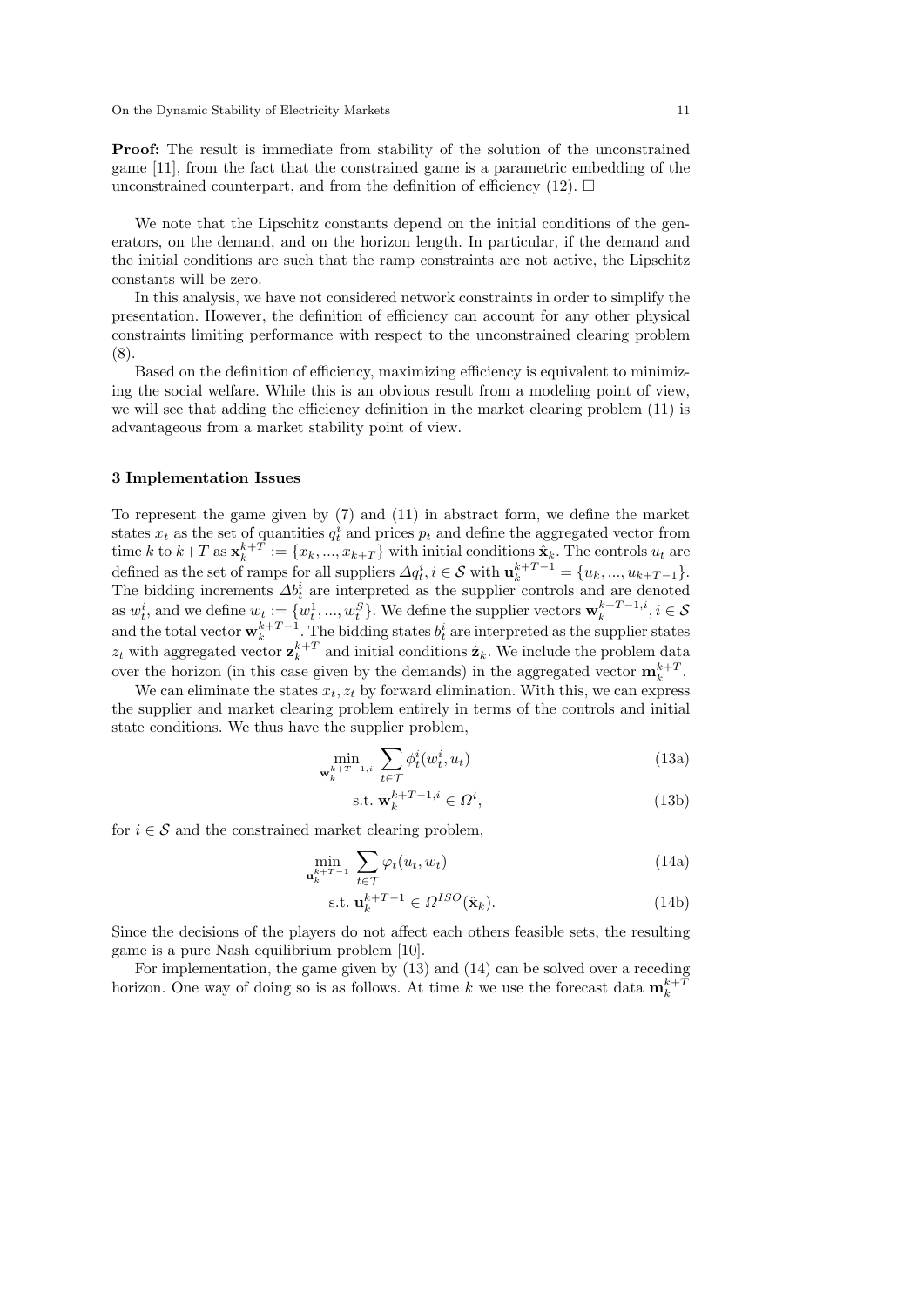(e.g.; demands  $d_t^j$ ,  $t \in \mathcal{T} = \{k..k + T\}$ ) and the current states  $\hat{\mathbf{x}}_k, \hat{\mathbf{z}}_k$ . We solve the game (13) and (14) over the horizon  $\mathcal{T}$  to obtain  $\mathbf{u}_k^{k+T-1}$  $^*,\mathbf{w}_{k}^{k+T-1}$ ∗ . The system will evolve from its current state  $\hat{\mathbf{x}}_k, \hat{\mathbf{z}}_k$  into the state  $\hat{\mathbf{x}}_{k+1}, \hat{\mathbf{z}}_{k+1}$ . In the nominal case (no forecast errors in the data  $\mathbf{m}_k^{k+T}$ , the state will evolve as predicted from the model. At the next step  $k + 1$ , we introduce feedback in the market by shifting the horizon of the game to obtain  $\mathcal{T} \leftarrow \{k+1..k+T+1\}$  and use the new state  $\hat{\mathbf{x}}_{k+1}, \hat{\mathbf{z}}_{k+1}$  as initial conditions. The new data  $\mathbf{m}_{k+1}^{k+1+T}$  is forecast and the game problem is solved to obtained the new decisions  $\mathbf{u}_{k+1}^{k+T}$  $^*, \mathbf{w}_{k+1}^{k+T}$ ∗ . Note that even in the nominal case feedback is required because the horizon  $T$  is usually finite (at time k it is not possible to foresee demands beyond time  $k+T$ ). This implementation framework is intuitive, but it is not used in practice, mainly because of constraints in information exchange and in decision times.

The current strategy used in practice is to solve the game by iterating between the suppliers and the ISO in a distributed manner [20, 5]. Here, each supplier guesses the ISO states (e.g. prices) or, implicitly, its decisions. This guess is denoted by  $\mathbf{u}_k^{k+T-1}$  $\ell$ , where  $\ell$  is an iteration counter. The suppliers compute bidding parameters  $\mathbf{w}_k^{k+T-1,\ell}$ by solving (13). These are sent to the ISO to solve the market clearing problem (14) to update the controls  $\mathbf{u}_k^{k+T-1,\ell+1}$ . This can be interpreted as a Jacobi-like iteration.

The Jacobi iterate  $\mathbf{u}_k^{k+T-1,\ell+1}, \mathbf{w}_k^{k+T-1,\ell+1}$  is feasible but not optimal for the game. Feasibility follows since the suppliers decisions  $\mathbf{w}_k^{k+T-1}$  do not enter the feasible set  $\Omega^{ISO}(\cdot)$  and since the supplier problems always have a feasible solution for any decisions of the ISO  $\mathbf{u}_k^{k+T-1}$ . This suboptimal strategy is an incomplete gaming strategy between the suppliers and the ISO. A key observation is that the resulting incomplete gaming error generated at each step is propagated forward in time through the initial states  $\hat{b}_k^i, \hat{q}_k^i$  and thus introduces additional dynamics into the market. As we discuss in the next section, this can lead to market stability issues. For instance, the suboptimal gaming solution obtained at time k might place the generators at a future state  $k + 1$ from which the future demands at times  $k + 1...k + 1 + T$  cannot be reached, thus making the game infeasible at  $k + 1$  infeasible.

#### 4 Dynamic Stability Issues

Stability, in the context of wholesale electricity markets, reflects strong fluctuations and divergence of prices. Traditional control-theoretic stability analysis tools are not directly applicable in this context because the market is inherently dynamic and does not exhibit a natural equilibrium for the states. While it is possible to design market clearing procedures (these can be viewed as market controllers) that artificially introduce equilibria (i.e., by enforcing periodicity in some form), this strategy can constrain and degrade market performance. New stability analysis tools are thus needed to enable a systematic design, analysis, and implementation of robust and stabilizing market clearing procedures that can sustain market manipulation and strong dynamic variations of demands and renewable supply. In this section, we take a first step toward this goal by making use of a market-specific Lyapunov stability framework.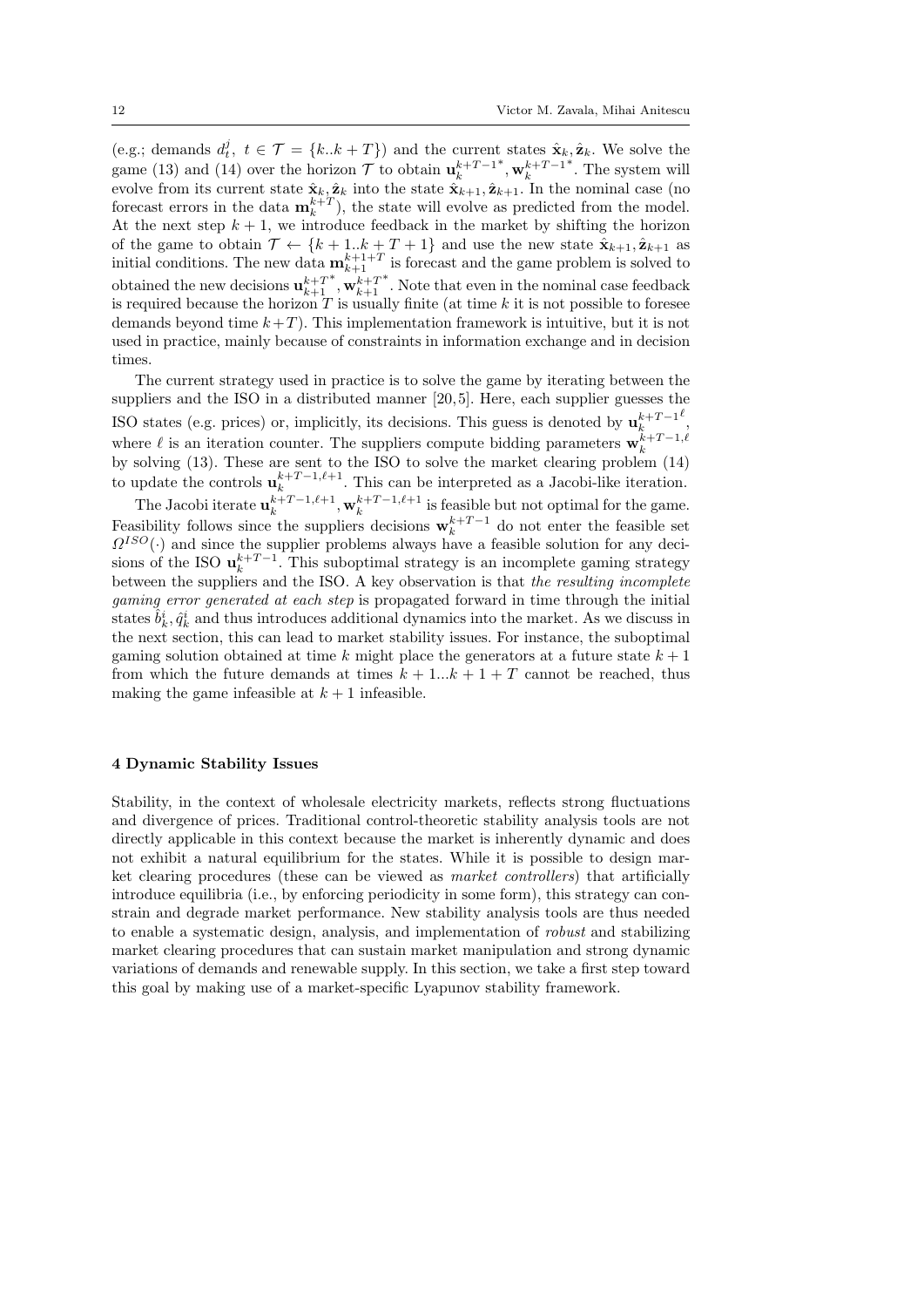We can express the market efficiency as an implicit function of the states of the form  $\eta_k(x_k, z_k)$  or  $\eta_k$  for short-hand notation. Here, we use the following definition of market stability.

Definition 1 The market system defined by the game (13) and (14) is said to be stable if, given  $\eta_0 \in \Omega^n(\epsilon) := {\eta | \eta \geq \epsilon}$  with  $\epsilon \in [0,1]$ , there exist feasible sequences  $u_k, w_k$  over  $k = 0..\infty$  such that  $\eta_k \in \Omega^{\eta}(\epsilon)$ .

Here,  $\epsilon$  is an *efficiency threshold value*. We note that efficiency is a state derived from the system physical states. This value implicitly sets a measure of stability for the prices. Here, we propose to measure price stability as the distance between the prices of the constrained and unconstrained market clearing problems  $|p_t - \bar{p}_t|$ . Having such a relative measure is important since high efficiencies do not necessarily imply large prices and viceversa.

We now define the *summarizing market state*:

$$
\delta_{k+1} := (1 - (\eta_k(x_k, z_k) - \epsilon)) \cdot \delta_k, \ k = 0...\infty,
$$
\n
$$
(15)
$$

with initial conditions  $\delta_0 \ge \alpha > 0$ . Here, we can use  $\delta_0 := (1 - (\eta_0(x_0, z_0) - \epsilon))\mu$ with  $\mu > 0$  as long as  $\eta_0(x_0, z_0) \geq \epsilon$ . If  $\eta_k(\cdot, \cdot) \geq \epsilon$ ,  $k = 0 \ldots \infty$ , then for any  $\alpha > 0$ such that  $\delta_0 \geq \alpha$  there exists  $\kappa \geq 0$  such that  $\delta_k \to \kappa$  for all  $k = 0$ .  $\infty$ . In other words, the summarizing market state has a stable origin. Stability of this origin implies market stability in the sense of Definition 1. On the other hand, if at any step we have  $\eta_k(\cdot, \cdot) < \epsilon$ , the summarizing market state will increase. Subsequent violations of the efficiency threshold will make the summarizing state diverge from the origin.

Using this basic set of definitions, we now illustrate how to establish sufficient stability conditions for a given market design. In addition, we demonstrate that the current market design given by the incomplete solution of the game (13) and (14) is not stabilizing.

We propose to extend the market clearing problem (14) by making use of the definition of the summarizing state as follows.

$$
\min_{\mathbf{u}_k^{k+T-1}} \sum_{t \in \mathcal{T}^{-1}} (\delta_{t+1} - \delta_t) \tag{16a}
$$

$$
\text{s.t. } \mathbf{u}_k^{k+T-1} \in \Omega^{ISO}(\hat{\mathbf{x}}_k) \tag{16b}
$$

$$
\delta_{t+1} = (1 - (\eta_t(x_t, z_t) - \epsilon)) \cdot \delta_t, \ t \in \mathcal{T}^-
$$
\n(16c)

$$
\eta_t(x_t, z_t) \ge \epsilon, \ t \in \mathcal{T} \tag{16d}
$$

$$
\delta_k = \hat{\delta}_k,\tag{16e}
$$

The detailed formulation of this problem is presented in the Appendix. The objective function of this market clearing problem will be used as a summarizing market function, which we define formally as

$$
V(\delta_k) := -\sum_{t \in \mathcal{T}^{-1}} (\delta_{t+1} - \delta_t) = (\delta_k - \delta_T). \tag{17}
$$

The solution of the game (13) and (16) provides the feedback law  $(u_k, w_k) = h(\delta_k)$ . A crucial observation is that the summarizing market function can be used as a Lyapunov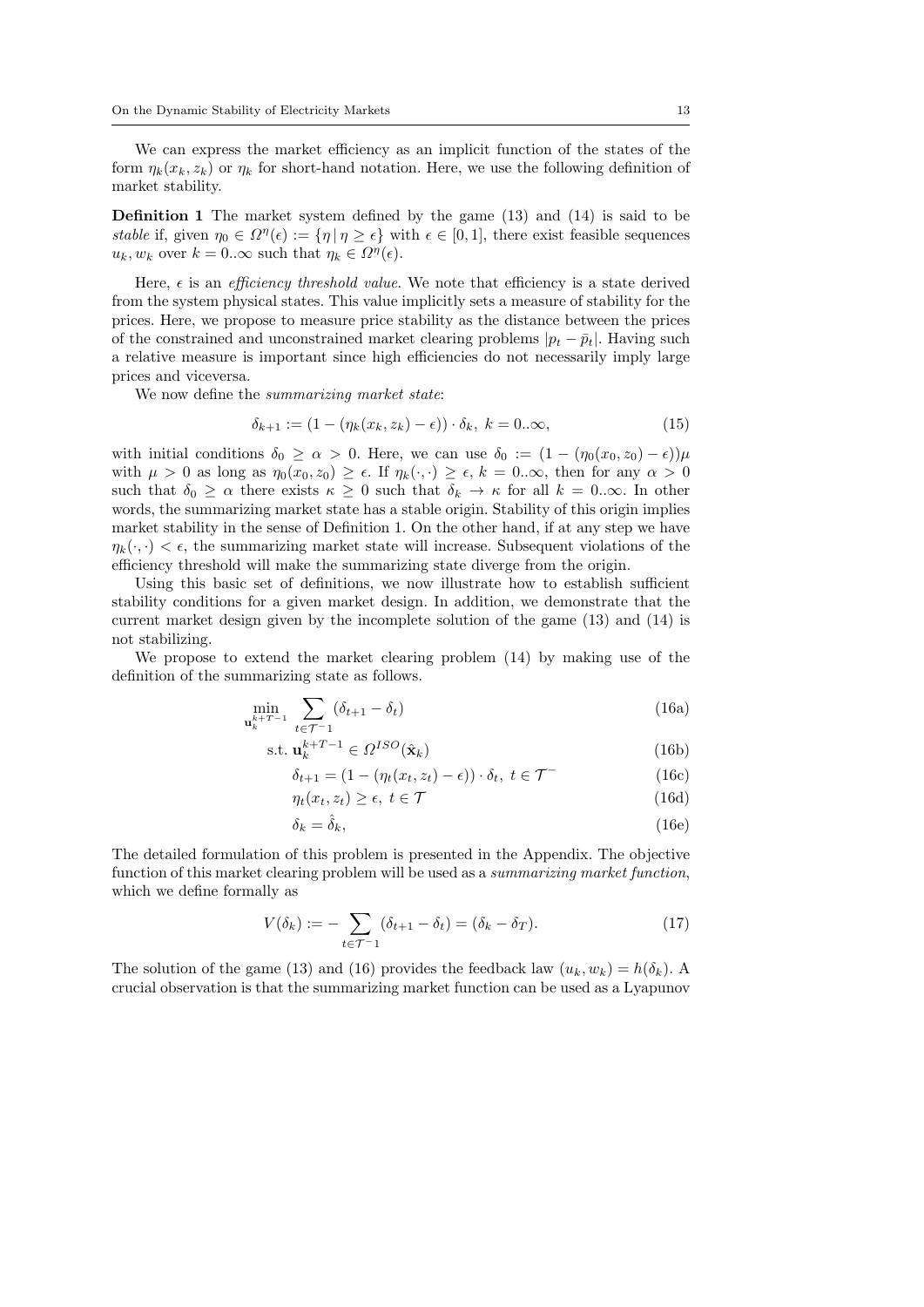function that we can use to establish stability of the origin for the summarizing state  $\delta_k$ . To prove this, we first make the following definition.

**Definition 2** A function  $V(\delta_k)$  is a Lyapunov function for system  $\delta_{k+1} = f(\delta_k, h(\delta_k))$ if (1) it is positive definite: in a region  $\Omega$  containing the origin if for  $\delta_k \in \Omega$  we have  $V(\delta_k) \geq 0$  for  $\delta_k \geq 0$  for all k, and (2) it is non increasing:  $\Delta V(\delta_k) \leq 0$ , for all k.

We now establish stability following the traditional approach of using the cost function of the controller (in this case market clearing problem) as a Lyapunov function [18].

**Theorem 3** If the game given by  $(13)$  and  $(16)$  has a feasible solution, the summarizing cost function (17) with infinite horizon  $T = \infty$  is positive definite and non increasing.

**Proof:** From feasibility of (16d) we have that  $-(\delta_{t+1} - \delta_t) \geq 0$ ,  $t \in \mathcal{T}^-$  so  $V(\delta_k) =$  $\sum_{t \in \mathcal{T}^-} -(\delta_{t+1} - \delta_t) \geq 0$ . Consequently, positive definiteness follows. To prove that the function is non increasing, we consider the cost function of two consecutive problems generating two trajectories  $\delta_t^k$ ,  $t \in \{k..k+T\}$  and  $\delta_t^{k+1}$ ,  $t \in \{k+1..k+1+T\}$  with  $T = \infty$ ,  $\delta_k^k = \delta_k$  and  $\delta_{k+1}^{k+1} = \delta_{k+1}$ . We then have

$$
\Delta V(\delta_k) = V(\delta_{k+1}) - V(\delta_k)
$$
  
= 
$$
\sum_{t=k+1}^{\infty} (\delta_{t+1}^{k+1} - \delta_t^{k+1}) - \sum_{t=k}^{\infty} (\delta_{t+1}^k - \delta_t^k)
$$
  
= 
$$
(\delta_{k+1} - \delta_{\infty}^{k+1}) - (\delta_k - \delta_{\infty}^k)
$$
  

$$
\leq (\delta_{k+1} - \delta_k)
$$
  
= 
$$
(1 - (\eta_k - \epsilon)) \cdot \delta_k - \delta_k
$$
  
= 
$$
-(\eta_k - \epsilon) \cdot \delta_k
$$
  

$$
\leq 0.
$$

The proof is complete.  $\Box$ 

With this, we have established that the decay of the summarizing function is a sufficient condition for market stability. We note that if at any point we have that  $\eta_k < \epsilon$ , then  $\delta_{k+1} > \delta_k$ , and the decay condition will not hold.

A crucial observation in our analysis is the need of the incorporation of the stabilizing constraint (16d). With this, the feasible set of the market clearing problem depends on the bidding states of the suppliers. A consequence is that the ISO and the suppliers might need to iterate several times (e.g., in a Jacobi manner) to be sure of obtaining a feasible solution to the game. Another consequence of this analysis is the fact that the existing market design where a single iterate is performed between the ISO and the suppliers cannot be guaranteed to be stable in the sense of Definition 1 since not every set of bidding parameters can be guaranteed to lead to a market clearing solution satisfying the stabilizing constraint. In other words, the current market design does not enable the ISO to correct the bidding quantities to stabilize the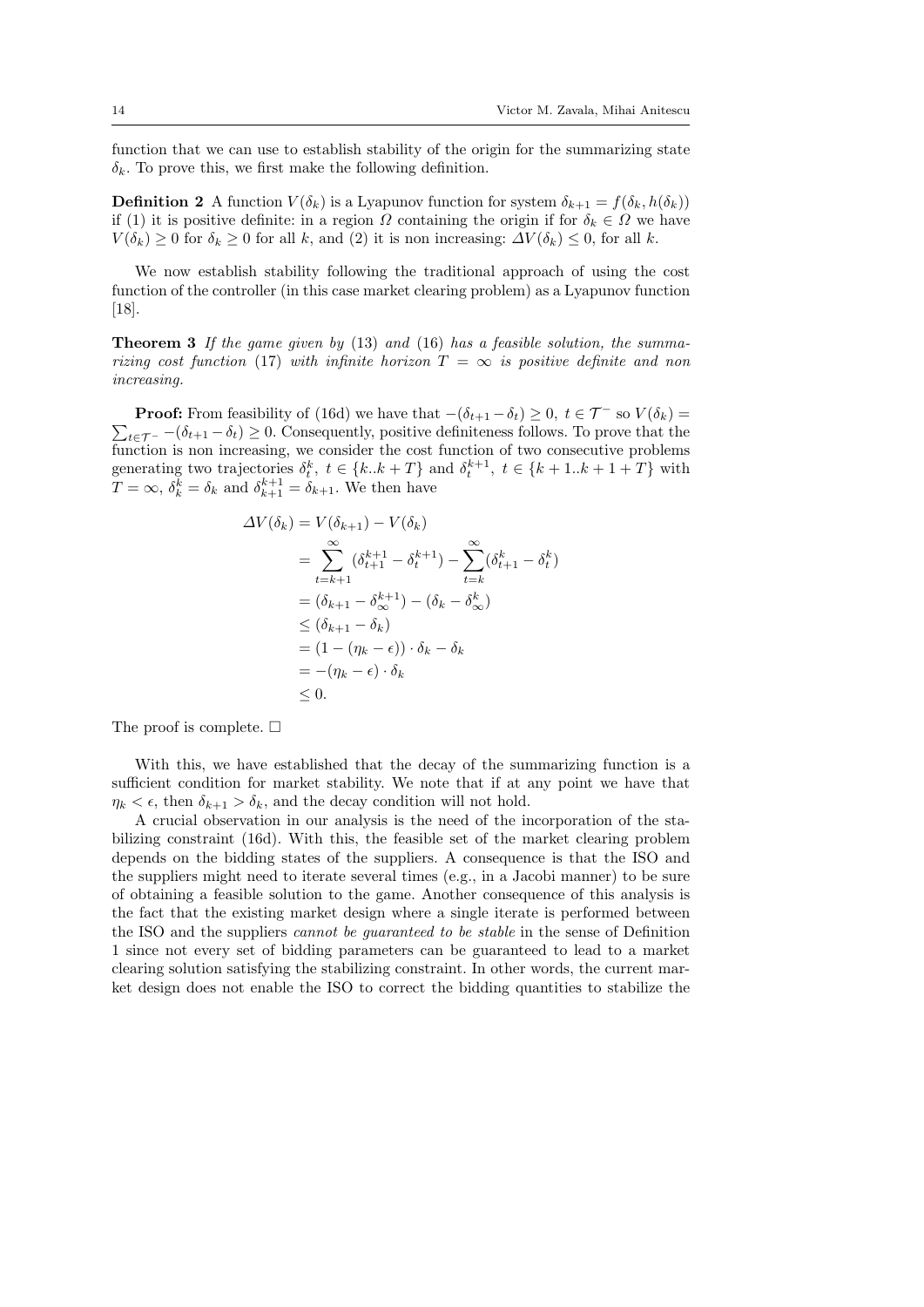market. Hence, the market is more prone to be manipulated and destabilized by the suppliers if these do not have appropriate means to guess the ISO decisions (e.g., by price forecasting). Finding a feasible solution to the game (13) and (16) avoids these problems. Our construct provides a mechanism to design and analyze market designs with stability guarantees.

We highlight the fact that, in practice, it is not strictly necessary to solve problem (16) as long as the stabilizing constraint (16d) is satisfied by the given market design. Another issue arising in implementation is the fact that the market clearing problem is normally solved over a finite receding horizon  $\mathcal{T} = \{k..k + T\}$ . Hence, even if the infinite horizon game is feasible, the solution of the receding horizon game cannot be guaranteed to be feasible. Stability conditions can also be established in this case but they require the existence of a stable terminal controller able to stabilize the summarizing state beyond the current terminal time  $k+T$  [18]. Constructing such a controller in a systematic manner remains an open research question. However, it is possible to establish stability conditions for finite horizon controllers. For two consecutive problems we have

$$
\Delta V(\delta_k) = V(\delta_{k+1}) - V(\delta_k)
$$
  
= 
$$
\sum_{t=k+1}^{k+T} (\delta_{t+1}^{k+1} - \delta_t^{k+1}) - \sum_{t=k}^{k+T-1} (\delta_{t+1}^k - \delta_t^k)
$$
  
= 
$$
(\delta_{k+1} - \delta_{k+1+T}) - (\delta_k - \delta_{k+T}^k)
$$
  
= 
$$
(\delta_{k+1} - \delta_k) + (\delta_{k+T}^k - \delta_{k+1+T}^{k+1}).
$$

Consequently, as long as  $(\delta_{k+1} - \delta_k) \leq 0$  (equivalent to  $\eta_k \geq \epsilon$ ) and  $(\delta_{k+T}^k - \delta_{k+1+T}^{k+1}) \leq$  $-(\delta_{k+1}-\delta_k)$ , stability will follow. In other words, these conditions guarantee that the controller is making progress toward the origin.

### 5 Numerical Case Study

In this section, we illustrate the effect of ramping constraints, foresight horizon, and incomplete gaming solutions on market stability and price dynamics. We consider a market system with three suppliers and one demand. One of the suppliers has fast dynamics (high ramping capacity) but high cost such as natural gas generators, the second one has slow dynamics but also low cost such as a coal generator, and the third one is used as a slack generator with infinite ramp limits (equal to generation capacity) and a large cost. This last supplier acts as a slack to avoid infeasibility. The nominal parameters used are  $q = [0, 0, 0], \overline{q} = [50, 70, 120], r = -[5, 10, 120], \overline{r} = [5, 10, 120],$  $h = [4, 2, 5]$ , and  $g = [2, 1, 5]$ . We used  $\hat{q}_0 = [0, 40, 40]$  as initial conditions. We consider the demand profile presented in Figure 2, which is obtained from a periodic signal perturbed with Gaussian noise. We set the market stability threshold to  $\epsilon = 0.65$ .

To illustrate the main developments of the paper, we consider three market implementations. The first one uses a foresight horizon of six hours and performs a single Jacobi-like iteration at each clearing time (incomplete gaming). This implementation is labeled as  $(T = 6Jac)$  and represents current practice. The second implementation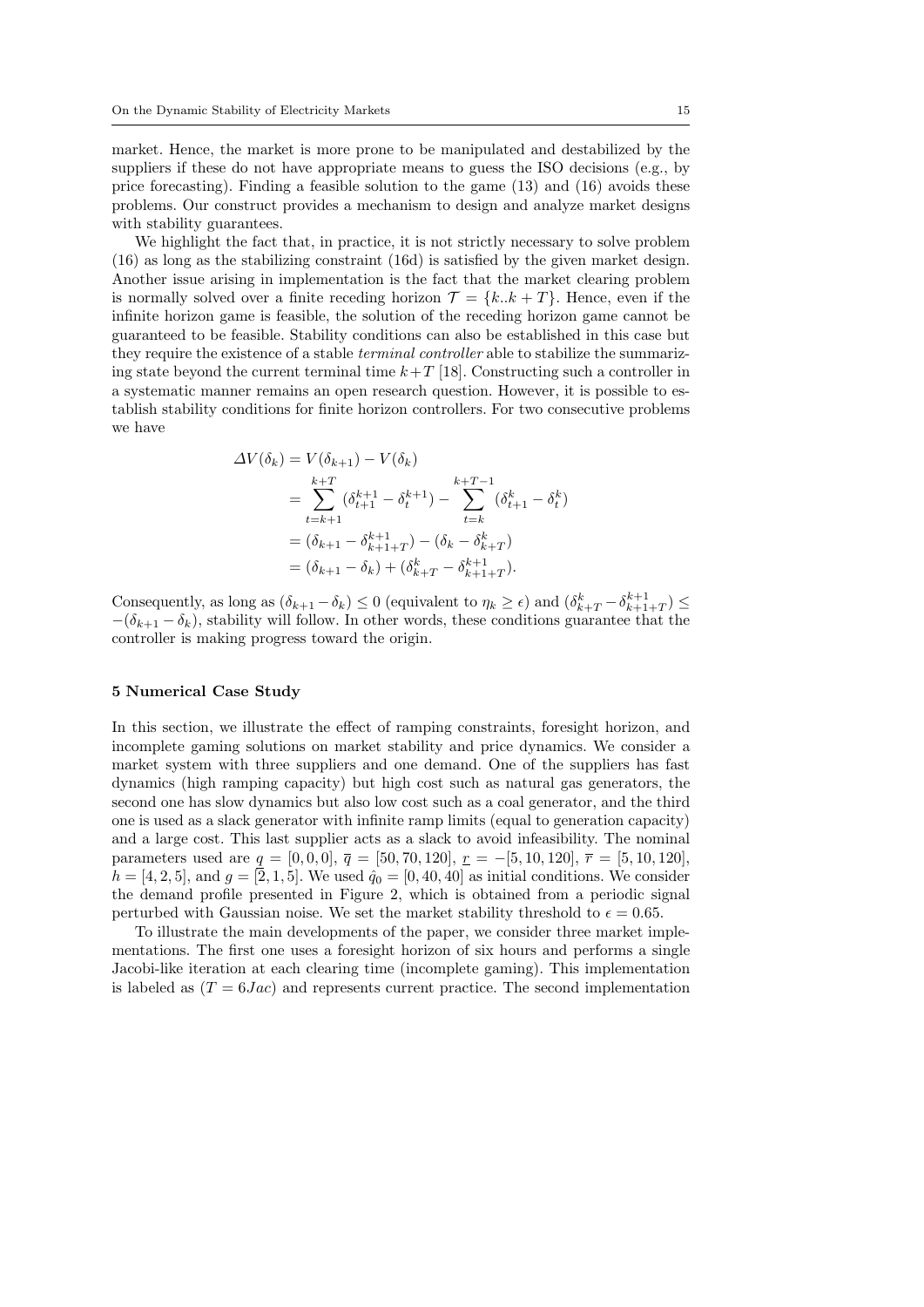

Fig. 2 Demand profile used for numerical case study.

uses the same horizon length, but the game is converged to optimality  $(T = 60pt)$ satisfying the stabilizing constraint. The third implementation uses an horizon of 24 hours, and the game is converged to optimality  $(T = 240pt)$ . To compute the reference social welfare used in the definition of market efficiency, we also implemented an unconstrained market clearing procedure.

In Figure 3 we present the profiles of the summarizing state  $\delta_t$  for the three market implementations, in Figure 4 we present efficiency profiles  $\eta_t$ , and in Figure 5 we present the resulting clearing price signals  $p_t$ . From Figure 3 it is clear that the summarizing state obtained from the suboptimal implementation  $T = 6Jac$  is not strictly decreasing during days 1 and 3 and thus its market clearing cost cannot be used as a Lyapunov function. This indicates that the efficiency is crossing the threshold at certain times, as can be observed in Figure 4. This clearly illustrates that incomplete gaming can introduce market instability. The other two control implementations remain stable, but, as expected, a longer foresight horizon improves performance. This is observed from the faster decay of the summarizing state for  $T = 24Opt$  when compared with  $T = 60pt$  and from the efficiency profiles. The efficiencies of  $T = 240pt$  remain farther away from the threshold. This illustrates that the length of the foresight horizon can have important effects on market stability. This is mainly because longer foresights can anticipate and manage ramping constraints more efficiently.

In Figure 5 we observe the spikes in the prices for  $T = 6Jac$  during the first hours of the simulation and during the third day. In particular, note the strong price fluctuations when compared with the optimal unconstrained prices. These prices were obtained from the solution of the unconstrained market clearing problem. Note that in the absence of ramping constraints, the prices remain stable and nearly periodic. On the other hand, when the ramp constraints are active, strong price variations are observed. In particular, during the third day, the prices for  $T = 6Jac$  reach levels of  $150\$/MW$ . The prices of  $T = 24Opt$  stay well below  $100\$/MW$  and much closer to the optimal unconstrained prices. These levels are a consequence of having a longer foresight horizon and converging the game to optimality to ensure that the efficiency is above the stability threshold. As a quantitative result, we computed the sum of squared errors  $SSE = \sum_{t} |p_t - \bar{p}_t|^2$  over the entire simulation horizon of 7 days. Here,  $p_t$  are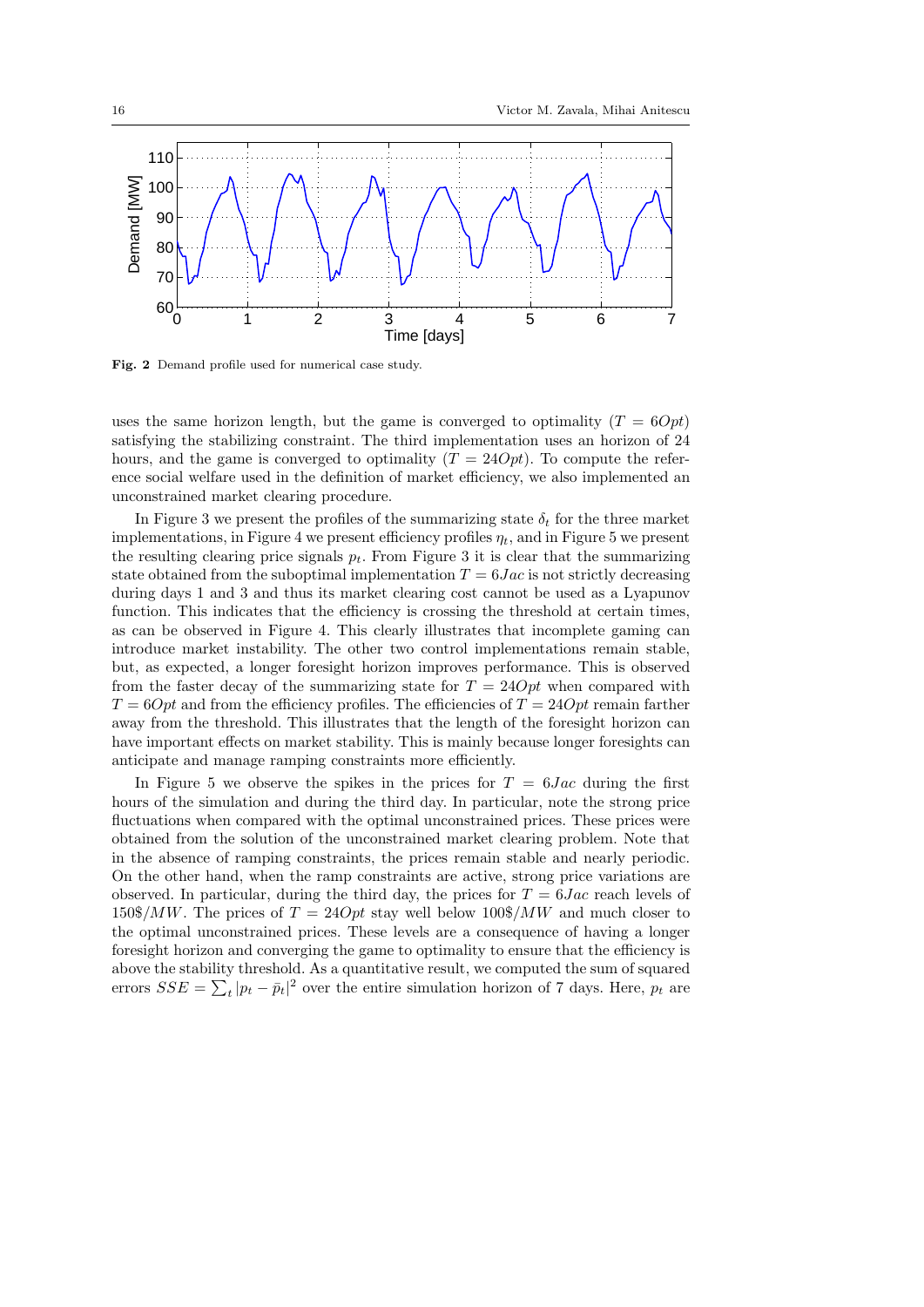the constrained price signals, and  $\bar{p}_t$  are the unconstrained price signals. For  $T = 6Jac$ we obtained SSE=2.16  $\times$  10<sup>5</sup> while for  $T = 24Opt$  we have SSE=4.19  $\times$  10<sup>4</sup>. This is an improvement of nearly an order of magnitude. We have also observed that performing an extra Jacobi-like iteration for  $T = 6Jac$  stabilizes the prices. In addition, we have observed that extending the horizon of  $T = 24Opt$  does not improve its performance significantly.

In Figure 6 we present price profiles for  $T = 6Jac$  and  $T = 24Opt$  with relaxed ramp constraints. In this case, we increased the ramp limits from their nominal values to  $r = -[10, 20, 120], \bar{r} = [10, 20, 120].$  As can be seen, the price signals for both implementations are close to those of the unconstrained clearing problem. The signals of  $T = 24Opt$  get closer to the unconstrained reference faster because of a combined effect of complete gaming and forecast horizon. In particular, we observe that  $T =$ 6Jac performs well in this case. The reason is that when the ramp limits are relaxed, subsequent gaming solutions become closer to each other. This case illustrates how ramping constraints can have strong effects on market efficiency and stability and how alternative market designs can help mitigate those effects.



Fig. 3 Summarizing state for market implementations.

#### 6 Conclusions and Future Work

We have established a framework to analyze and design stabilizing market designs. The framework uses a game theoretical framework incorporating physical constraints, market efficiency concepts, and Lyapunov analysis tools. We explain how market stability issues can arise in current market designs as a result of incomplete gaming between the ISO and the suppliers and short foresight horizons. The framework is general and can be extended and modified to consider other operational scenarios such as network constraints, forward and real-time markets, forecast errors, stochastic formulations, piece-wise supply functions, and Cournot games. In any of these developments, we believe it is critical to establish a consistent framework that can be used to design and compare different market designs by characterizing their stabilizing and robustness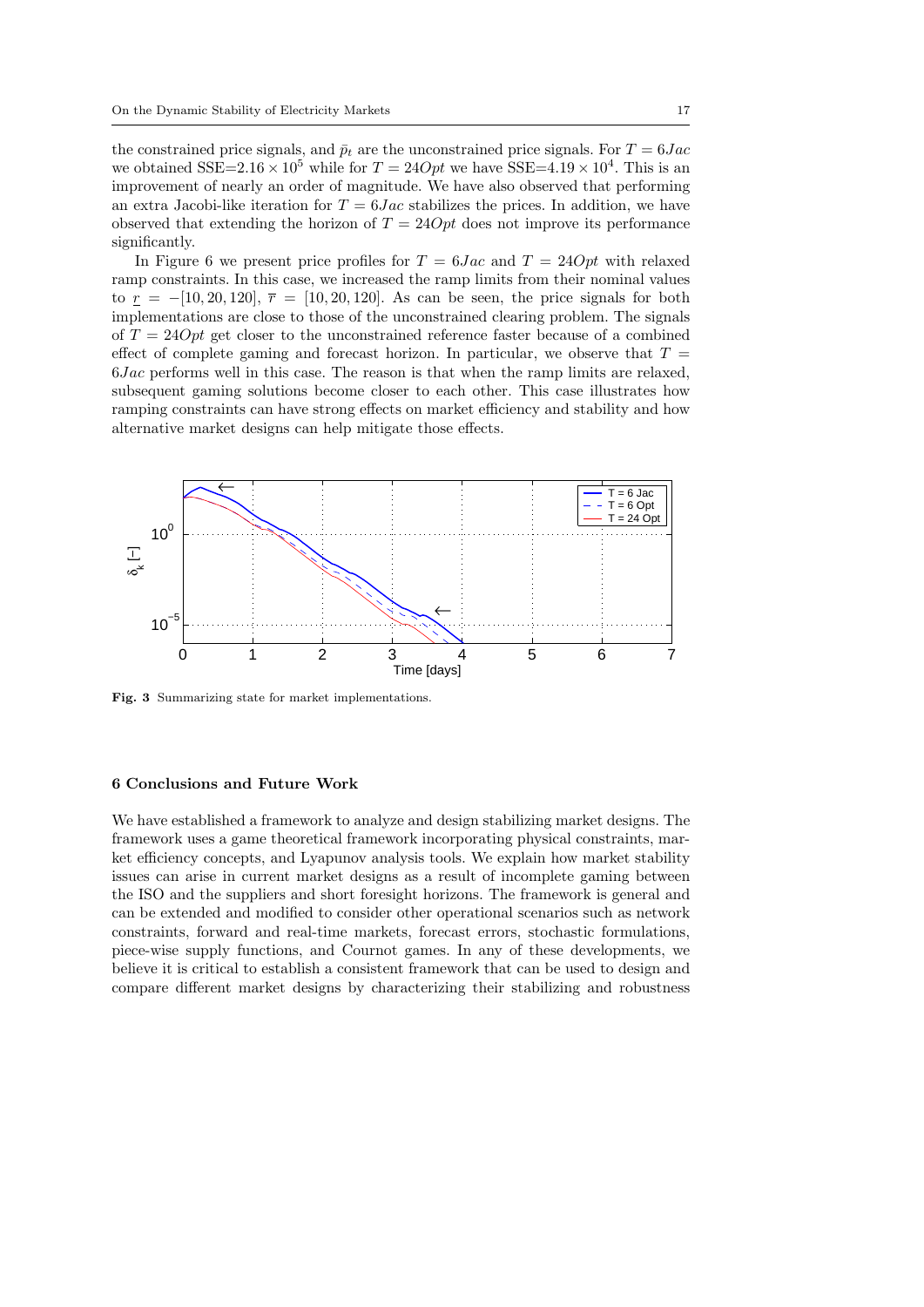

Fig. 4 Efficiencies for market implementations.



Fig. 5 Clearing prices for market implementations.



Fig. 6 Clearing prices for market implementations under relaxed ramp constraints.

properties. The issue of incomplete gaming opens the door to several questions regarding appropriate distributed approaches to implement the bidding-clearing procedure in real-time. In particular, Jacobi-like iterations cannot be guaranteed to converge [10]. A potential alternative would be to apply projected-gradient descent schemes [22].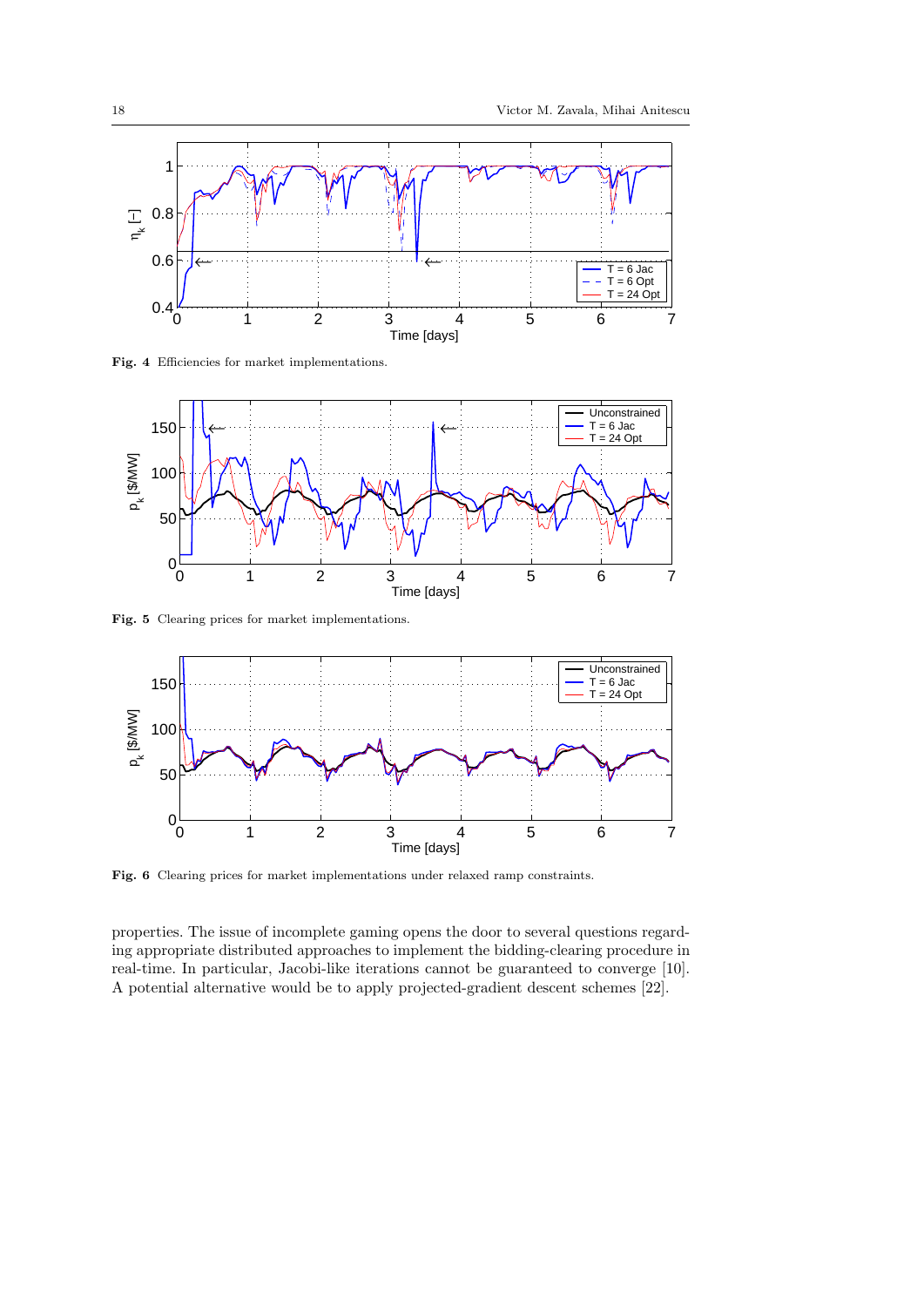## Acknowledgments

This work was supported by the U.S. Department of Energy, under Contract No. DE-AC02-06CH11357.

## A Problem Formulations and Optimality Conditions

#### A.1 Suppliers

For the supplier problem (5) we have the following. Given the prices  $p_t, t \in \mathcal{T}$  solve

$$
\min_{b_t^i} \sum_{t \in \mathcal{T}} \left( c_t^i(q_t^i) - p_t \cdot q_t^i \right) \tag{18a}
$$

$$
s.t. q_t^i = b_t^i \cdot p_t, \ t \in \mathcal{T}
$$
\n
$$
(18b)
$$

$$
\underline{q}^i \le q^i_t \le \overline{q}^i, \ t \in \mathcal{T} \tag{18c}
$$

$$
b_t^i \ge 0, \ i \in \mathcal{S}, t \in \mathcal{T} \tag{18d}
$$

$$
q_k^i = \hat{q}_k^i, \ b_k^i = \hat{b}_k^i. \tag{18e}
$$

Since this problem is decoupled in time, we can derive its optimality conditions by looking at the Lagrange function at a time instant  $t$ :

$$
\mathcal{L}_t^i(p_t) = c_t^i(q_t^i) - p_t \cdot q_t^i + \lambda^q_t^i \cdot (q_t^i - b_t^i \cdot p_t) \n- \underline{\nu}^{q_i^i} \cdot (q_t^i - \underline{q}_t^i) - \overline{\nu}^{q_i^i} \cdot (\overline{q}_t^i - q_t^i) - \nu^b_t^i \cdot b_t^i, \ i \in \mathcal{S}, t \in \mathcal{T}.
$$
\n(19)

The optimality conditions are

$$
\nabla_{q_t^i} \mathcal{L}_t^i(p_t) = h_t^i + g_t^i \cdot q_t^i - p_t + \lambda^q_t^i - \underline{\nu}^q_t^i + \overline{\nu}^q_t^i = 0, \ i \in \mathcal{S}, t \in \mathcal{T}.
$$
 (20a)

$$
\nabla_{b_i^i} \mathcal{L}_t^i(p_t) = -\lambda^q t \cdot p_t - \nu^{b_i^i} = 0, \ i \in \mathcal{S}, t \in \mathcal{T}
$$
\n(20b)

$$
\nabla_{\lambda q}{}_{t}^{i} \mathcal{L}_{t}^{i}(p_{t}) = q_{t}^{i} - b_{t}^{i} \cdot p_{t} = 0, \ i \in \mathcal{S}, t \in \mathcal{T}
$$
\n
$$
(20c)
$$

$$
0 \le \underline{\nu}^{qi} \pm (q_t^i - \underline{q}^i) \ge 0, \ i \in \mathcal{S}, t \in \mathcal{T}
$$
\n
$$
(20d)
$$

$$
0 \leq \overline{\nu}^q \, \, \iota^i \perp (\overline{q}^i - q_t^i) \geq 0, \ i \in \mathcal{S}, t \in \mathcal{T} \tag{20e}
$$

$$
0 \leq \nu_{t}^{b_i^i} \perp b_i^i \geq 0, \ i \in \mathcal{S}, t \in \mathcal{T}.\tag{20f}
$$

#### A.2 Unconstrained ISO

For the unconstrained ISO market clearing problem (8) we have that the optimality conditions are decoupled in time as well. The Lagrange function at a time instant  $t$  is given by

$$
\bar{\mathcal{L}}_t(b_t^i) = \sum_{i \in \mathcal{S}} \frac{1}{2 b_t^i} (q_t^i)^2 - \bar{p}_t \left( \sum_{i \in \mathcal{S}} q_t^i - \sum_{j \in \mathcal{C}} d_j^t \right) - \sum_{i \in \mathcal{S}} \underline{\nu} q_t^i \cdot (q_t^i - \underline{q}^i) - \sum_{i \in \mathcal{S}} \overline{\nu} q_t^i \cdot (\overline{q}^i - q_t^i), \ t \in \mathcal{T}.
$$
\n(21)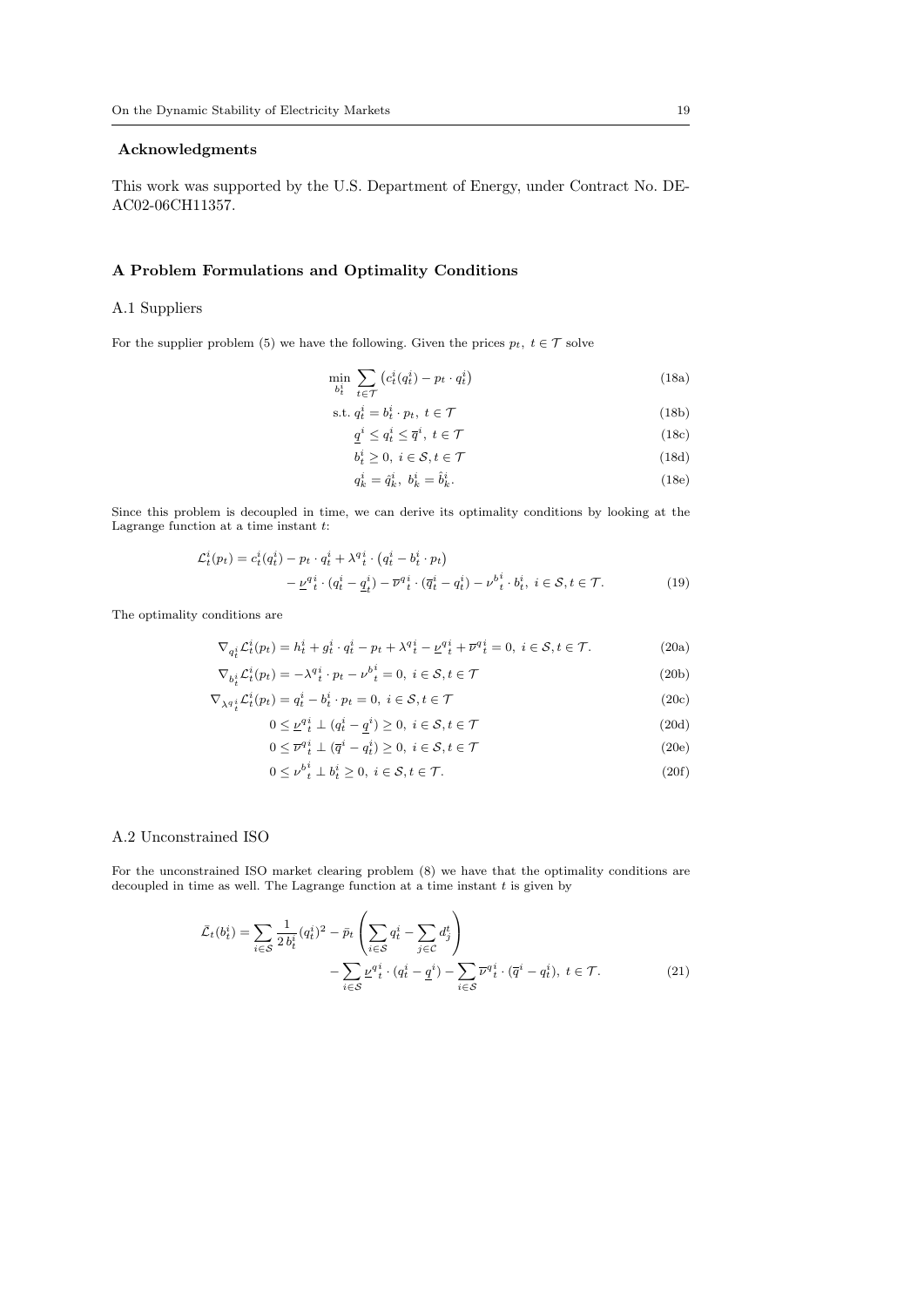The optimality conditions are

$$
\nabla_{q_t^i} \bar{\mathcal{L}}_t(b_t^i) = \frac{1}{b_t^i} q_t^i - p_t - \underline{\nu}^{q}_t^i + \overline{\nu}^{q}_t^i = 0, \ t \in \mathcal{T}
$$
\n(22a)

$$
0 \le \bar{p}_t \perp \left( \sum_{i \in \mathcal{S}} q_t^i - \sum_{j \in \mathcal{C}} d_j^t \right) \ge 0, \ t \in \mathcal{T}
$$
\n(22b)

$$
0 \le \underline{\nu}^q \, \underline{i} \, \underline{\iota} \, (q_t^i - \underline{q}^i) \ge 0, \ i \in \mathcal{S}, t \in \mathcal{T} \tag{22c}
$$

$$
0 \le \overline{\nu}^q_t^i \perp (\overline{q}^i - q_t^i) \ge 0, \ i \in \mathcal{S}, t \in \mathcal{T}.
$$
 (22d)

## A.3 Constrained ISO

For the ISO problem (11) the Lagrange function is given by

$$
\mathcal{L}(b_t^i) = \sum_{t \in \mathcal{T}} \sum_{i \in \mathcal{S}} \frac{1}{2 b_t^i} (q_t^i)^2 - \sum_{t \in \mathcal{T}} p_t \left( \sum_{i \in \mathcal{S}} q_t^i - \sum_{j \in \mathcal{C}} d_j^t \right) \n+ \sum_{t \in \mathcal{T} - i \in \mathcal{S}} \sum_{i \in \mathcal{S}} \lambda_{t+1}^i (q_{t+1}^i - q_t^i - \Delta q_t^i) - \sum_{t \in \mathcal{T} - i \in \mathcal{S}} \sum_{i \in \mathcal{S}} \nu^{\Delta_t^i} (\Delta q_t^i - \underline{r}^i) - \sum_{t \in \mathcal{T} - i \in \mathcal{S}} \sum_{i \in \mathcal{S}} \overline{\nu^{\Delta_t^i} (q_t^i - \underline{q}^i)} - \sum_{t \in \mathcal{T}} \sum_{i \in \mathcal{S}} \overline{\nu^{\Delta_t^i} (q_t^i - \underline{q}^i)} + \sum_{i \in \mathcal{S}} \lambda_k^i (q_k^i - \hat{q}_k^i).
$$
\n(23)

The optimality conditions are

$$
\nabla_{q_T^i} \mathcal{L} = \frac{1}{b_T^i} q_T^i - p_T + \lambda_T^i - \underline{\nu} q_t^i + \overline{\nu} q_t^i = 0, \ i \in \mathcal{S}
$$
\n(24a)

$$
\nabla_{q_t^i} \mathcal{L} = \frac{1}{b_t^i} q_t^i - p_t + \lambda_t^i - \lambda_{t+1}^i - \underline{\nu}_t^{q_t^i} + \overline{\nu}_t^{q_t^i} = 0, \ i \in \mathcal{S}, t \in \mathcal{T}^-
$$
 (24b)

$$
\nabla_{\Delta q_t^i} \mathcal{L} = -\lambda_{t+1}^i - \underline{\nu}^{\Delta^i}_t + \overline{\nu}^{\Delta^i}_t = 0, \ i \in \mathcal{S}, t \in \mathcal{T}^-
$$
\n
$$
\nabla_{\lambda^i} = q_{t+1}^i - q_t^i - \Delta q_t^i = 0, \ i \in \mathcal{S}, \ \in \mathcal{T}^- \setminus \{k\}
$$
\n(24d)

$$
\begin{aligned}\n\nabla_{\lambda_{t+1}^{i}} &= q_{t+1}^{i} - q_{t}^{i} - \Delta q_{t}^{i} = 0, \ i \in \mathcal{S}, \ \in \mathcal{T}^{-} \setminus \{k\} \\
\nabla \cdot &= q_{t}^{i} - \hat{\sigma}_{t}^{i} = 0, \ i \in \mathcal{S}\n\end{aligned} \tag{24d}
$$

$$
\nabla_{\lambda_0^i} = q_0^i - \hat{q}_k^i = 0, \ i \in \mathcal{S}
$$
\n
$$
(24e)
$$

$$
0 \le p_t \perp \left( \sum_{i \in S} q_t^i - \sum_{j \in C} d_j^t \right) \ge 0, \ t \in \mathcal{T}
$$
\n
$$
(24f)
$$

$$
0 \leq \overline{\nu}^{\Delta^i_t} \perp \overline{r}^i - \Delta q^i_t \geq 0, \ i \in \mathcal{S}, t \in \mathcal{T}^-
$$
\n
$$
(24g)
$$

$$
0 \leq \underline{\nu}^{\Delta^i_t} \perp \Delta q^i_t - \underline{r}_i \geq 0, \ i \in \mathcal{S}, t \in \mathcal{T}^-
$$
\n
$$
(24h)
$$

$$
0 \le \overline{\nu}^q \, u^i \perp \overline{q}^i - q^i \ge 0, \ i \in \mathcal{S}, t \in \mathcal{T} \tag{24i}
$$

$$
0 \le \underline{\nu}^q \, i \, \perp \, q^i \, - \, \underline{q}^i \ge 0, \ i \in \mathcal{S}, t \in \mathcal{T}.\tag{24}
$$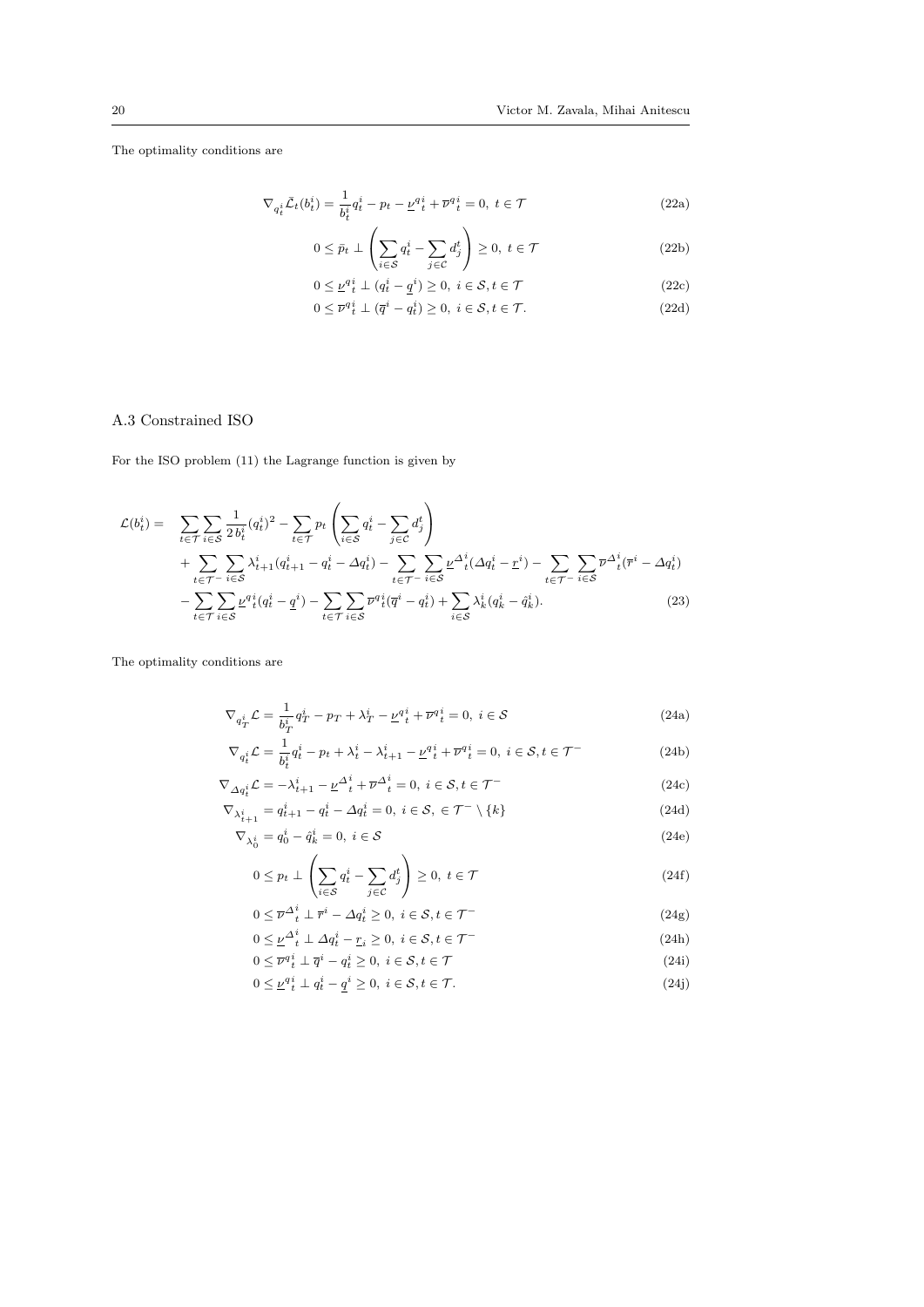## A.4 Stabilizing ISO

The stabilizing ISO formulation (16) can be written as

$$
\min_{q_t^i, \Delta q_t^i} \delta_T \tag{25a}
$$

$$
\text{s.t. } \varphi_t = \sum_{i \in \mathcal{S}} \frac{1}{2 b_t^i} (q_t^i)^2, \quad t \in \mathcal{T}
$$
\n
$$
(25b)
$$

$$
\varphi_t \cdot \eta_t = \bar{\varphi}_t, \quad t \in \mathcal{T}
$$
\n
$$
\eta_t \ge \epsilon, \ t \in \mathcal{T}
$$
\n
$$
(25c)
$$
\n
$$
\eta_t \ge \epsilon \quad t \in \mathcal{T}
$$
\n
$$
(25d)
$$

$$
\delta_{t+1} = (1 - (\eta_{t+1} - \epsilon)) \cdot \delta_t, \ t \in \mathcal{T}^-
$$
\n(25e)

$$
\sum_{i \in S} q_t^i \ge \sum_{j \in C} d_j^t, \ t \in \mathcal{T} \tag{25f}
$$

$$
q_{t+1}^i = q_t^i + \Delta q_t^i, \ i \in \mathcal{S}, t \in \mathcal{T}^-
$$
\n
$$
(25g)
$$

$$
\underline{r}^i \le \Delta q_i^i \le \overline{r}^i, \ i \in \mathcal{S}, t \in \mathcal{T}^-
$$
\n
$$
\underline{q}^i \le q_i^i \le \overline{q}^i, \ i \in \mathcal{S}, t \in \mathcal{T} \tag{25h}
$$
\n
$$
(25i)
$$

$$
q_k^i = \hat{q}_k^i, \delta_k = \hat{\delta}_k, \ i \in \mathcal{S}.
$$
\n
$$
(25j)
$$

Here,  $\bar{\varphi}_t$ ,  $t \in \mathcal{T}$  is obtained from (8). The Lagrange function is

$$
\mathcal{L}(b_t^i) = \delta_T + \sum_{t \in \mathcal{T}} \lambda_t^{\varphi} \left( \varphi_t - \sum_{i \in \mathcal{S}} \frac{1}{2 b_t^i} (q_t^i)^2 \right) + \sum_{t \in \mathcal{T}} \lambda_t^{\eta} (\varphi_t \eta_t - \bar{\varphi}_t) - \sum_{t \in \mathcal{T}} \nu_t^{\eta} (\eta_t - \epsilon)
$$
  
+ 
$$
\sum_{t \in \mathcal{T}^-} \lambda_{t+1}^{\delta} (\delta_{t+1} - (1 - (\eta_t - \epsilon)) \cdot \delta_t) - \sum_{t \in \mathcal{T}} p_t \left( \sum_{i \in \mathcal{S}} q_t^i - \sum_{j \in \mathcal{C}} d_j^t \right)
$$
  
+ 
$$
\sum_{t \in \mathcal{T}^-} \sum_{i \in \mathcal{S}} \lambda_{t+1}^i (q_{t+1}^i - q_t^i - \Delta q_t^i) - \sum_{t \in \mathcal{T}^-} \sum_{i \in \mathcal{S}} \underline{\nu}^{\Delta_t^i} (\Delta q_t^i - \underline{r}^i) - \sum_{t \in \mathcal{T}^-} \sum_{i \in \mathcal{S}} \overline{\nu}^{\Delta_t^i} (\bar{r}^i - \Delta q_t^i)
$$
  
- 
$$
\sum_{t \in \mathcal{T}} \sum_{i \in \mathcal{S}} \underline{\nu}^{\alpha_t^i} (q_t^i - \underline{q}^i) - \sum_{t \in \mathcal{T}} \sum_{i \in \mathcal{S}} \overline{\nu}^{\alpha_t^i} (\bar{q}^i - q_t^i) + \sum_{i \in \mathcal{S}} \lambda_k^i (q_k^i - \hat{q}_k^i) + \lambda_k^{\delta} (\delta_k - \hat{\delta}_k).
$$
 (26)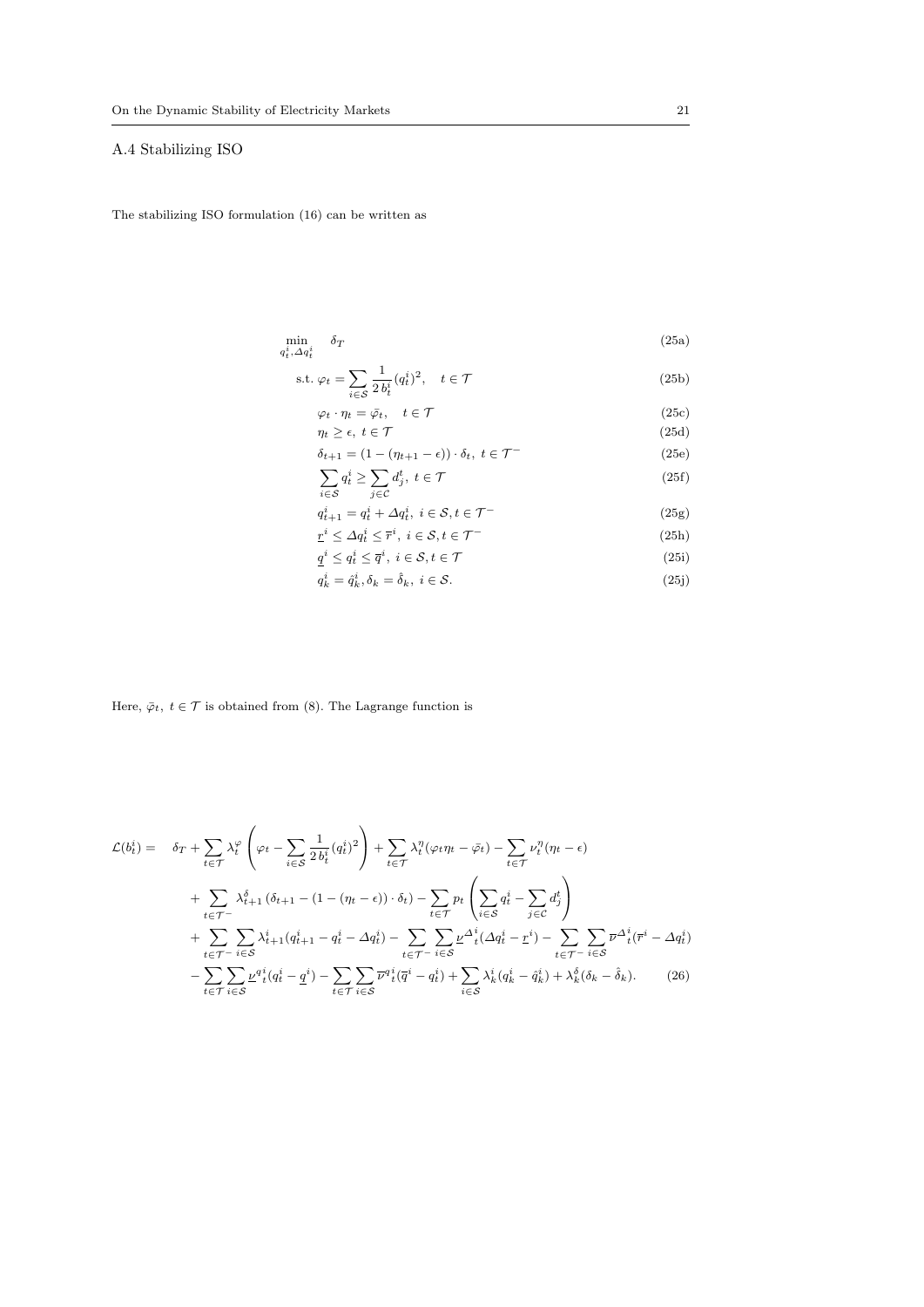The optimality conditions are,

$$
\nabla_{\delta_T} \mathcal{L} = 1 + \lambda_T^{\delta} = 0
$$
\n
$$
\nabla_{\delta_t} \mathcal{L} = \lambda_t^{\delta} - (1 - (\eta_t - \epsilon)) \cdot \lambda_{t+1}^{\delta} = 0, \ t \in \mathcal{T}^-
$$
\n(27a)

$$
\nabla_{\eta_t} \mathcal{L} = \lambda_t^{\eta} \cdot \varphi_t - \nu_t^{\eta} + \lambda_{t+1}^{\delta} \cdot \delta_t = 0, \ t \in \mathcal{T} \tag{27c}
$$

$$
\nabla_{\eta_T} \mathcal{L} = \lambda_T^{\eta} \cdot \varphi_T - \nu_t^{\eta} = 0,
$$
\n(27d)\n
$$
\nabla_{\eta_T} \mathcal{L} = \lambda_T^{\varphi} + \lambda^{\eta} - 0, \quad t \in \mathcal{T}
$$
\n(27a)

$$
\nabla_{\varphi_t} \mathcal{L} = \lambda_t^{\varphi} + \lambda_t^{\eta} \eta_t = 0, \ t \in \mathcal{T}
$$
\n(27e)

$$
\nabla_{q_t^i} \mathcal{L} = -\lambda_t^{\varphi} \frac{1}{b_t^i} q_t^i - p_t + \lambda_t^i - \lambda_{t+1}^i + \overline{\nu}^q_t^i - \underline{\nu}^q_t^i = 0, \ i \in \mathcal{S}, \ t \in \mathcal{T}^-
$$
 (27f)

$$
\nabla_{q_T^i} \mathcal{L} = -\lambda_T^{\varphi} \frac{1}{b_T^i} q_T^i - p_T + \lambda_T^i + \overline{\nu}^q T^i - \underline{\nu}^q T^i = 0, \ i \in \mathcal{S}
$$
\n
$$
(27g)
$$

$$
\nabla_{\Delta q_t^i} \mathcal{L} = -\lambda_{t+1}^i + \overline{\nu}^{\Delta_t^i} - \overline{\nu}^{\Delta_t^i} = 0, \ i \in \mathcal{S}, \ t \in \mathcal{T}^-
$$
\n<sup>(27h)</sup>

$$
\nabla_{\lambda_t^{\varphi}} \mathcal{L} = \varphi_t - \sum_{i \in \mathcal{S}} \left( \frac{1}{2 b_t^i} q_t^i + a_t^i \right) q_t^i = 0, \ t \in \mathcal{T}
$$
\n(27i)

$$
\nabla_{\lambda_t^{\eta}} \mathcal{L} = \eta_t \varphi_t - \overline{\varphi}_t = 0, \ t \in \mathcal{T}
$$
\n(27j)

$$
\nabla_{\lambda_t^{\delta}} \mathcal{L} = \delta_{t+1} - (1 - (\eta_t - \epsilon)) \cdot \delta_t = 0, \ t \in \mathcal{T}^-
$$
\n
$$
\nabla_{\lambda_{t+1}^i} \mathcal{L} = q_{t+1}^i - q_t^i - \Delta q_t^i = 0, \ i \in \mathcal{S}, \ t \in \mathcal{T}^-
$$
\n(27I)

$$
\nabla_{\lambda_k^i} \mathcal{L} = q_k^i - \hat{q}_k^i = 0, \ i \in \mathcal{S}
$$
\n(27m)

$$
\nabla_{\lambda_k^{\delta}} \mathcal{L} = \delta_k - \hat{\delta}_k \tag{27n}
$$

$$
0 \le p_t \perp \left( \sum_{i \in S} q_t^i - \sum_{j \in C} d_j^t \right) \ge 0, \ t \in \mathcal{T}
$$
\n
$$
(270)
$$

$$
0 \le \nu_t^{\eta} \perp (\eta_t - \epsilon) \ge 0, \ t \in \mathcal{T}
$$
\n
$$
(27p)
$$

$$
0 \leq \overline{\nu}^{\Delta_t^i} \perp (\overline{r}^i - \Delta q_t^i) \geq 0, \ i \in \mathcal{S}, \ t \in \mathcal{T}^-
$$
\n
$$
0 \leq \nu^{\Delta_t^i} \perp (\Delta q_t^i - r_t^i) \geq 0, \ i \in \mathcal{S}, \ t \in \mathcal{T}^-
$$
\n
$$
(27q)
$$

$$
0 \leq \underline{\nu}^{\Delta_t^i} \perp (\Delta q_t^i - \underline{r}^i) \geq 0, \ i \in \mathcal{S}, \ t \in \mathcal{T}^-
$$
\n
$$
(27r)
$$

$$
0 \leq \overline{\nu}^q_t^i \perp (\overline{q}^i - q_t^i) \geq 0, \ i \in \mathcal{S}, \ t \in \mathcal{T}
$$
\n
$$
(27s)
$$

$$
0 \leq \underline{\nu}^{q} \underline{i} \perp (q_t^i - \underline{q}^i) \geq 0, \ i \in \mathcal{S}, \ t \in \mathcal{T}.
$$

#### References

- 1. F. Alvarado. The stability of power system markets. IEEE Transactions on Power Systems, 14:505–511, 1999.
- 2. F. Alvarado. Stability analysis of interconnected power systems coupled with market dynamics. IEEE Transactions on Power Systems, 16:695–701, 2001.
- 3. F. D' Amato. Industrial application of a model predictive control solution for power plant startups. IEEE International Conference on Control Applications, pages 243–248, 2006.
- 4. C. Aurora, L. Magni, R. Scattolini, P. Colombo, F. Pretolani, and G. Villa. Predictive control of thermal power plants. International Journal of Robust and Nonlinear Control, 14:415–433, 2004.
- 5. R. Baldick, U. Helman, B. F. Hobbs, and R. P. O'Neill. Design of efficient generation markets. Proceedings of the IEEE, 93(11):1998–2012, 2005.
- 6. R. Baldick and W. Hogan. Capacity constrained supply function equilibrium models of electricity markets: Stability, nondecreasing constraints, and function space iterations. In University of California Energy Institute, 2002.
- 7. J. Bower and D. Bunn. Model-based comparisons of pool and bilateral markets for electricity. Energy Journal, 21(3):1–29, 2000.